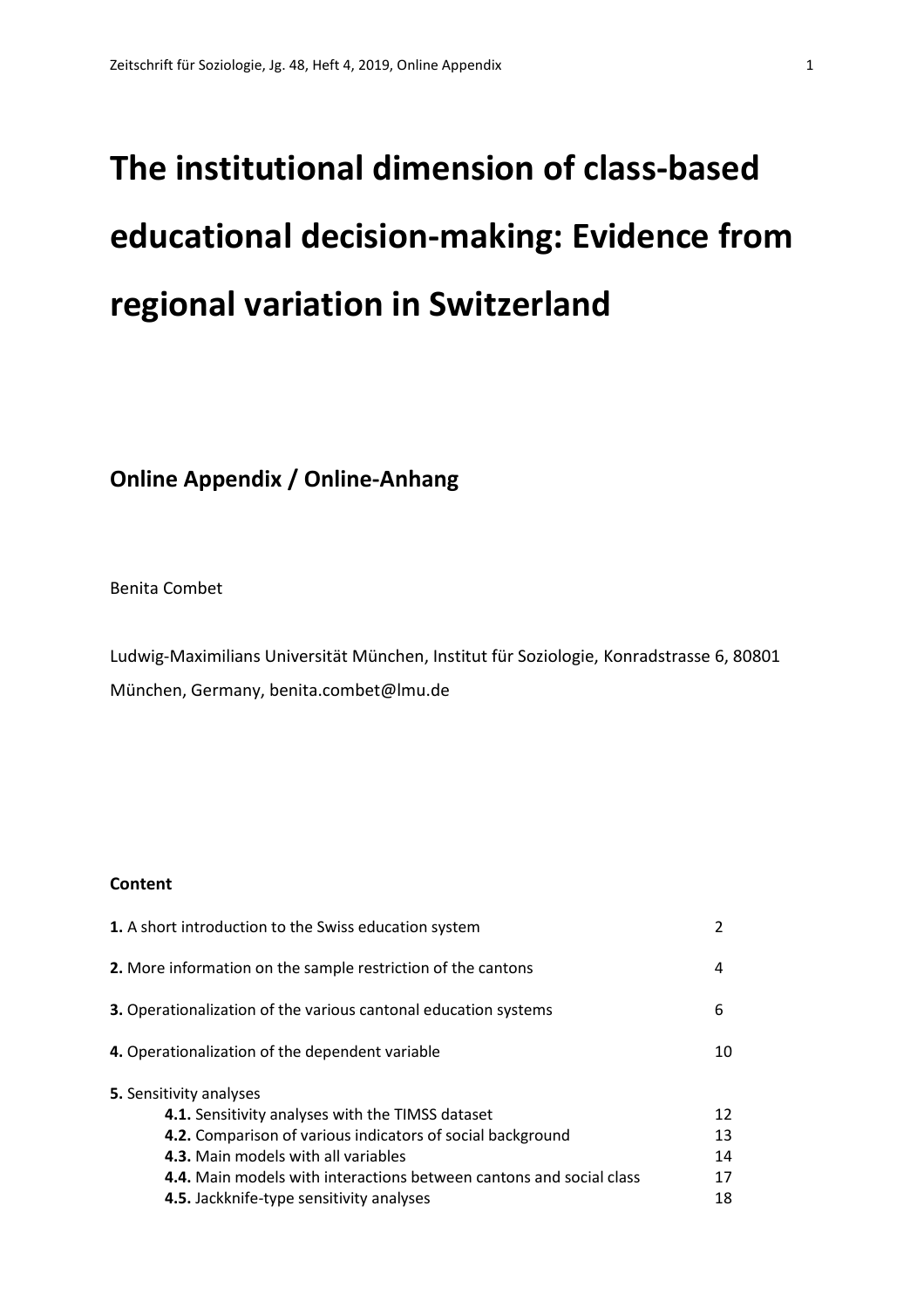## **1. A short introduction to the Swiss education system**

|            |                  |                   | Canton with long-term Gymnasium<br>(e.g. Lucerne, Zurich) |                                 | Canton without long-term Gymnasium<br>(e.g. Argovia, Schwyz) |  |                                   |  |
|------------|------------------|-------------------|-----------------------------------------------------------|---------------------------------|--------------------------------------------------------------|--|-----------------------------------|--|
|            | grade            | <b>University</b> |                                                           |                                 | University                                                   |  |                                   |  |
|            | 13 <sup>th</sup> |                   |                                                           |                                 |                                                              |  |                                   |  |
|            | $12^{th}$        | Long-term         | Short-term                                                | Labor market /                  | Short-term                                                   |  | Labor market /                    |  |
|            | 11 <sup>th</sup> | Gymnasium         | Gymnasium                                                 | apprenticeship                  | Gymnasium                                                    |  | apprenticeship                    |  |
|            | 10 <sup>th</sup> |                   |                                                           |                                 |                                                              |  |                                   |  |
|            | 9 <sup>th</sup>  |                   |                                                           |                                 |                                                              |  |                                   |  |
|            | 8 <sup>th</sup>  |                   | Sekundarschule                                            | Further lower ability<br>tracks | Sekundarschule                                               |  | Further lower ability<br>track(s) |  |
| School     | 7 <sup>th</sup>  |                   |                                                           |                                 |                                                              |  |                                   |  |
|            | 6 <sup>th</sup>  |                   |                                                           |                                 |                                                              |  |                                   |  |
| Compulsory | 5 <sup>th</sup>  |                   |                                                           |                                 |                                                              |  |                                   |  |
|            | 4 <sup>th</sup>  |                   |                                                           |                                 |                                                              |  |                                   |  |
|            | 3 <sup>th</sup>  |                   | <b>Primary School</b>                                     |                                 |                                                              |  | <b>Primary School</b>             |  |
|            | 2 <sup>nd</sup>  |                   |                                                           |                                 |                                                              |  |                                   |  |
|            | 1 <sup>st</sup>  |                   |                                                           |                                 |                                                              |  |                                   |  |

**Figure A1:** Illustration of the Swiss education system

Students enter school at age six in all cantons and compulsory schooling lasts nine years (EDK 1970). Students attend primary school for four to six years, after which they transition to a tracked lower secondary school. "Tracking" in Switzerland generally means<sup>1</sup> that students are allocated to different schools with a distinct curriculum according to their performance level. Two methods exist to assign students to different tracks after primary school: teacher decisions, which are compulsory, and standardized examinations. Most cantons apply teacher decisions, which should be primarily based on the educational performance of students. However, as explicitly mentioned in official regulations (EDK 2007), other factors, such as non-cognitive skills (e.g. self-reliance or the ability to solve problems), as well as the teachers' prognosis for the students' academic future development, are valid criteria. In cases where parents and teachers do not agree on the placement, most cantons offer the possibility of the student taking an additional entrance exam. A minority of cantons tracks their students via both grades and standardized examinations. In these examinations students are tested in their first language (standard German in Swiss German-speaking cantons, French in the French-speaking cantons, etc.), as well as in mathematics. After being assigned to a track, it is still possible for a student to move up to a higher performance track, but only a few students actually do so. More frequently, students whose performance declines are relegated to a lower-ability track (Neuenschwander 2007; but see also Streckeisen et al. 2007). The number of tracks in lower secondary school differs between cantons with a comprehensive school which streams only in certain subjects (e.g. Basel-Stadt, Geneva, Jura, Ticino) and cantons with two to four tracks. The more tracks an education system has, the fewer individuals attend the highest track, which is therefore more elitist. Equally, the fewer tracks an education system has, the more individuals attend the highest track, which is therefore more inclusive (see Gamoran 1992 for a first description of the concept of inclusiveness). Furthermore, we can also distinguish between the type of the highest performance track in the lower secondary school, the *Sekundarschule* (lower secondary school) and the *long-term Baccalaureate school* (an academic upper secondary school). In cantons with both types of *Baccalaureate school*, attending the *long-*

<sup>&</sup>lt;sup>1</sup> The number of cantons introducing comprehensive school models in which students are only tracked in certain subjects has surged since around 2010. This is of no concern to me because most students in the data transitioned to the lower secondary school before these school reforms took place. To make sure that I do not introduce a bias, I additionally excluded all schools in which these models were tested (see Section 3 for more information).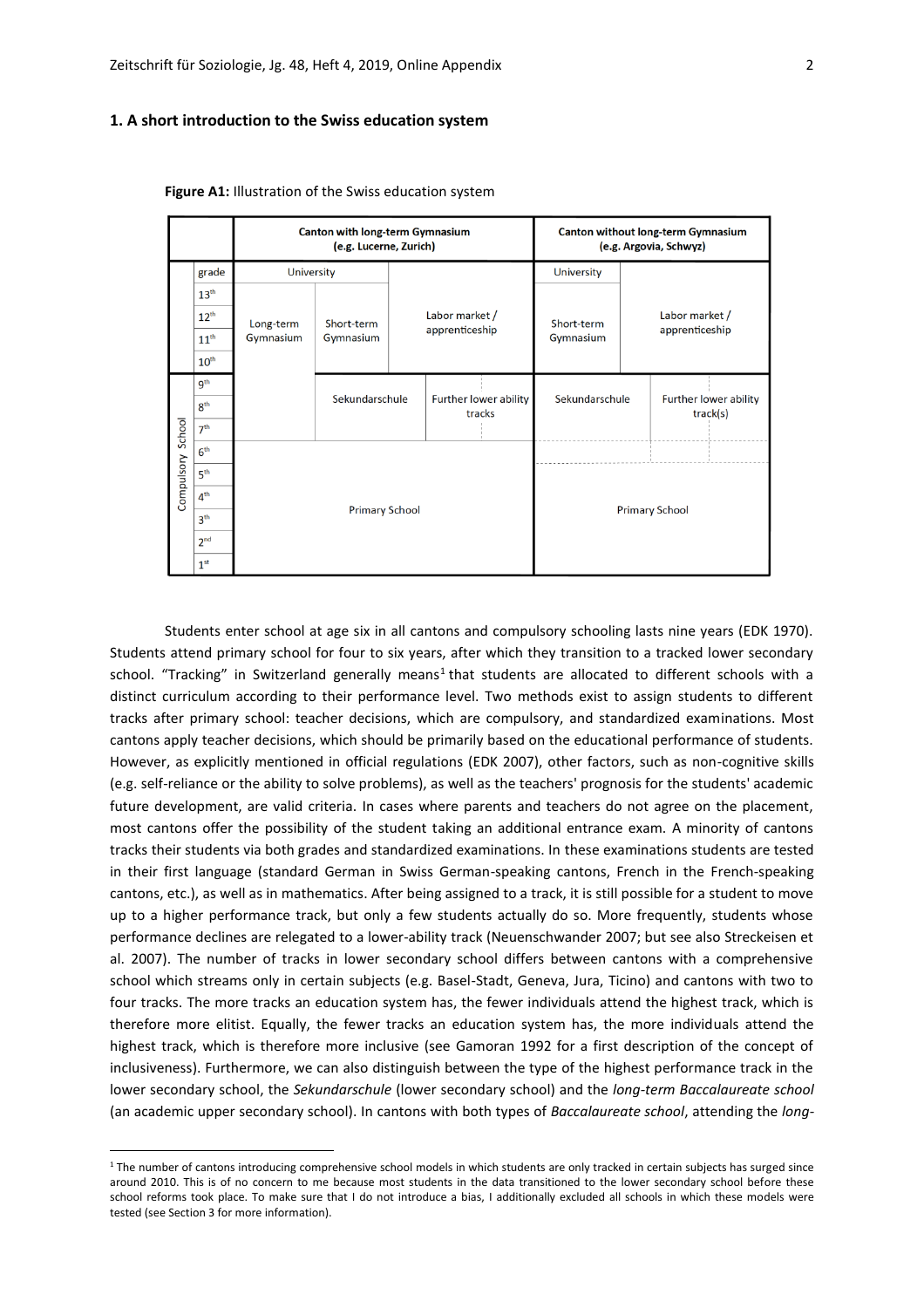*term Baccalaureate school* is more prestigious because there are only a few spots available, which makes it an "elite school". Therefore, the student composition is more homogeneous and usually students who attend the *long-term Baccalaureate school* do not quit voluntarily after compulsory school has ended. In contrast, the *Sekundarschule* has a more heterogeneous student composition and most students start demanding vocational training in information technology or business administration, while only a small percentage of students decide to continue with the *short-term Baccalaureate school*. It is important to know that for university entry it is irrelevant whether students finish the *long-term Baccalaureate school* or the *short-term Baccalaureate school*, due to an inter-cantonal agreement (EDK 1970). Students who complete *Baccalaureate school* have the possibility to attend tertiary education, which prepares them for professional jobs like being a teacher, lawyer or medical doctor. Finally, it should be mentioned that the vast majority of students pass through the education system in their canton of residence during compulsory schooling. Additionally, in most cantons more than 95% of students attend public schools (Diem & Wolter 2013). Only in the cantons of Basel-Stadt and Geneva, both excluded from the analyses, is the share of students in private schools higher.

## **References:**

Diem, A. & S. C. Wolter, 2013: Who is Afraid of School Choice? Swiss Journal of Sociology 39: 57–80.

EDK, 1970: Konkordat über die Schulkoordination, October 29, 1970. http://edudoc.ch/record/1987/files/1-1d.pdf/ Accessed 20.12.2015.

EDK, 2007: Übertritt Primarstufe - Sekundarfstufe I. http://edudoc.ch/record/25410/files/%C3%9CbertrittPrim\_sek1.pdf/ Accessed December 20, 2015.

Gamoran, A., 1992: The Variable Effects of High School Tracking. American Sociological Review 57: 812–828.

Lane, J.-E., 2001: Introduction. Switzerland and its institutions and behavioural outcomes. West European Politics 24: 1–18.

Neuenschwander, M., 2007: Bedingungen und Anpassungsprozesse bei erwartungswidrigen Bildungsverläufen. S. 83–104 in: T. Eckert (Hrsg.), Übergänge im Bildungswesen. Münster: Waxmann.

Streckeisen, U.; D. Hänzi & A. Hungerbühler, 2007: Fördern und Auslesen. Deutungsmuster von Lehrpersonen zu einem beruflichen Dilemma. Wiesbaden: VS Verlag.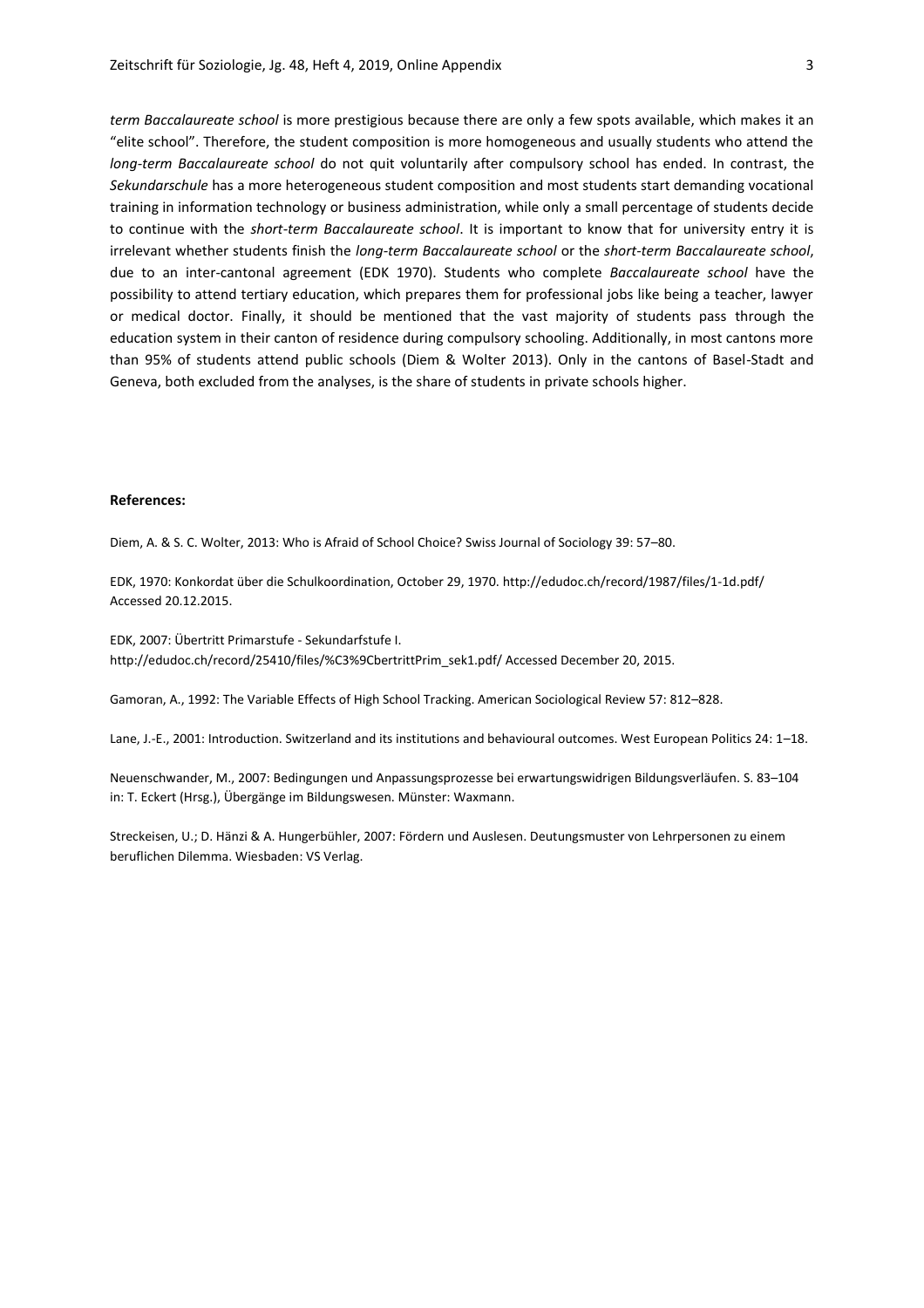#### **2. More information on the sample restriction of the cantons**

Unfortunately twelve out of 25 of the Swiss cantons are excluded in the analyses due to three reasons:

a) The education system of the school does not fit the analyses because it is not an education system with clearly tracked classes.

This is problematic because the educational decision in these systems is either not a final one (this is the case in cooperative or integrated education system, e.g. Geneva) or there is no educational decision at all (this is the case in education systems with no differentiation according to performance, e.g. Ticino and Jura).<sup>2</sup> It could be well the case that the factors determining the decision differ between these education systems. Due to reasons of unobserved heterogeneity these cantons are therefore excluded from the analyses. This concerns the following cantons: Basel City, Geneva, Jura, Ticino, Valais.

## b) No representative sample of schools was drawn.

Unfortunately not every canton agreed to draw a representative sample of schools of the canton. In Pisa 2006 onward they are specifically mentioned, while in PISA 2000 and 2003 we excluded those cantons which did not had every school track sampled. This concerns the following cantons: Appenzell Innerrhoden, Appenzell Ausserrhoden, Obwalden (only in PISA 2003), Glarus, Nidwalden, Obwalden, Schaffhausen (only in PISA 2003), Uri, and Zug.

## c) Problems with the sampling procedure.

This concerns the canton of Grison and the canton of Solothurn. The canton of Grison was excluded because most of its high-performance students attend expensive private schools. While these costs are paid by the canton if the students' parents are living in the canton, this is not the case for students from other cantons or even from other countries. They therefore have a very high SES-background. Accordingly, the composition of students is therefore not only dependent from the factors we are interested in in this article, but also highly from the wealth of the students' parents. Not being able to differentiate between students from elsewhere and students from the canton of Grison thus introduces an unobserved bias with which we cannot deal and accordingly, this canton has been dropped from the analyses. The canton of Solothurn was excluded in PISA 2000 because there is no differentiation in the coding between second highest and the highest performance tracks.

Given the exclusion of many of the cantons, there might be a sample selection bias. Additional analyses comparing some features of the cantons between the included and the excluded group of cantons only shows that the included cantons have on average a significant higher population size (t-test, diff: -294.89, p= 0.0247). However, the excluded cantons do not differ significantly in their mean from the included cantons in other factors like the number of persons living in cities or the agglomeration of the cities (t-test, diff: -9.4%, p=0.3808), percentage of migrants living in the canton (t-test, diff: -0.9%, p = 0.7468), the GDP per person (ttest, diff: 13492, p=0.2089), percentage of persons working in the primary sector (t-test, diff: 0.9%, p=0.4124), percentage of persons working in the secondary sector (t-test, diff: -0.7%, p=0.7930), percentage of persons working in the tertiary sector (t-test, diff: -1.6%, p=0.6387), or percentage of persons with a tertiary educational degree (t-test, diff: -0.4%, p=0.8808). For further information, see Table WA1.

<sup>&</sup>lt;sup>2</sup> While students in a class are homogeneous concerning their scholastic abilities in all subjects they attend in the education system with clear tracking, the opposite is the case in schools with no differentiation according to ability (which is essentially the same system as in primary school where classes are heterogeneous according to scholastic ability). In the cooperative and the integrated education system, attendance in the most important subjects (national language, first foreign language, mathematics) depends on repeatedly evaluated performance. Cooperative and integrated systems differ from each other concerning the main class students attend: in the cooperative system students' class is homogeneous according to scholastic ability while in the integrated system the class is heterogeneous.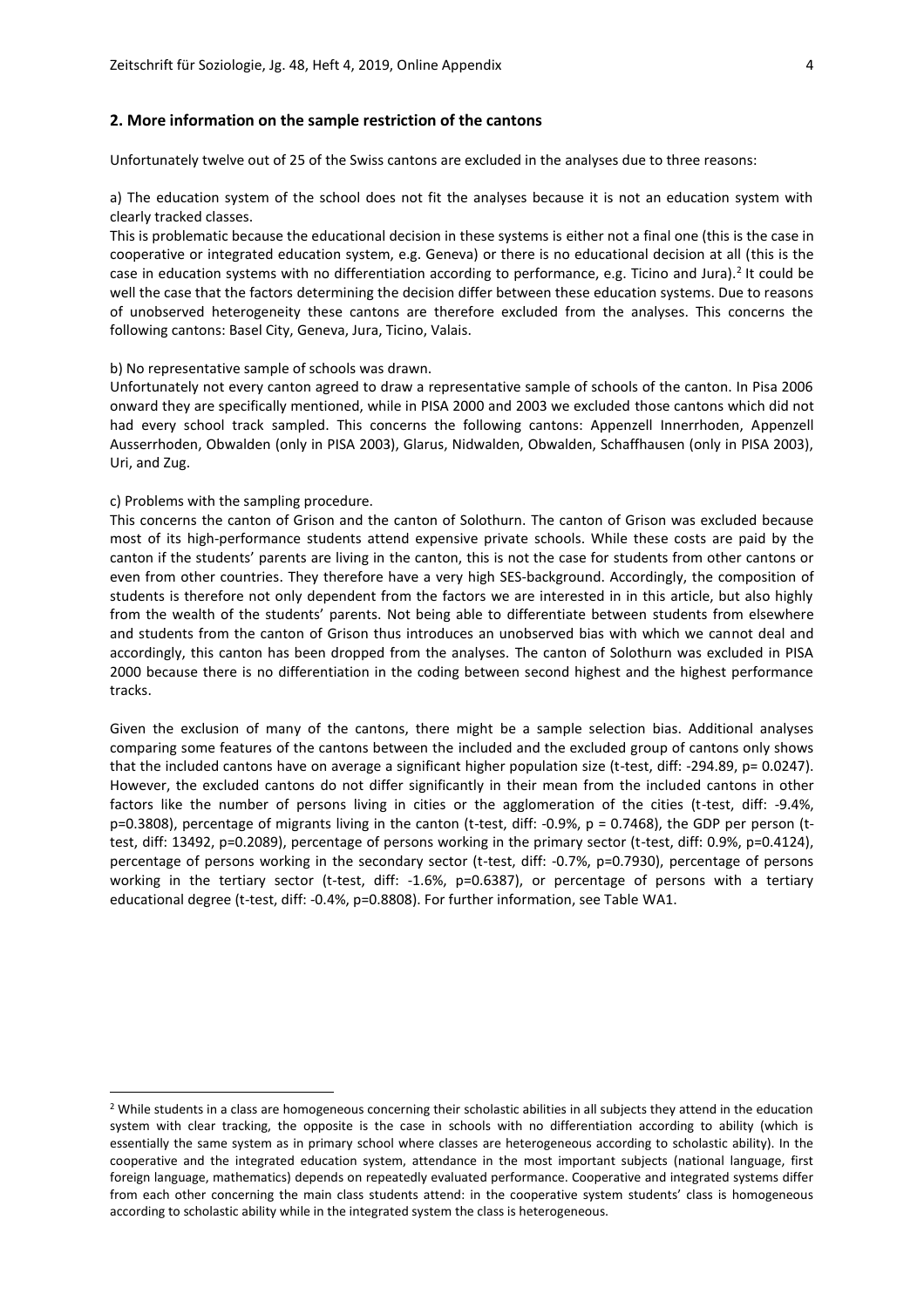|                                    | Language(s) most | Population | Percentage of people       | Percentage of | GDP/   | % working in   | % working in     | % working in    | % with tertiary degree   |
|------------------------------------|------------------|------------|----------------------------|---------------|--------|----------------|------------------|-----------------|--------------------------|
|                                    | often spoken     | (in 1'000) | living in cities or in its | migrants      | person | primary sector | secondary sector | tertiary sector | (only individuals who    |
|                                    |                  |            | agglomerations             |               |        |                |                  |                 | are older than 25 years) |
| Cantons included in the analyses   |                  |            |                            |               |        |                |                  |                 |                          |
| Argovia                            | German           | 653.7      | 82.8%                      | 24.2%         | 61969  | 3.3%           | 29.4%            | 67.3%           | 30.2%                    |
| Appenzell Outer-Rhodes             | German           | 54.5       | 75.5%                      | 15.7%         | 56663  | 6.6%           | 29.2%            | 64.2%           | 29.8%                    |
| Basel-Country                      | German           | 283.2      | 95.9%                      | 21.8%         | 68537  | 2.3%           | 26.4%            | 71.3%           | 31.5%                    |
| Bern                               | German           | 1'017.5    | 73.1%                      | 15.5%         | 76307  | 5.5%           | 21.3%            | 73.2%           | 30.1%                    |
| Fribourg                           | French / German  | 307.5      | 71.7%                      | 21.9%         | 58369  | 6.1%           | 25.1%            | 68.7%           | 28.7%                    |
| Lucerne                            | German           | 398.8      | 62.7%                      | 17.9%         | 65119  | 5.8%           | 23.1%            | 71.1%           | 30.2%                    |
| Neuchâtel                          | French           | 178.1      | 88.8%                      | 25.6%         | 83835  | 2.3%           | 34.0%            | 63.7%           | 29.3%                    |
| Schaffhausen                       | German           | 79.8       | 88.6%                      | 25.3%         | 85529  | 4.2%           | 29.3%            | 66.5%           | 26.7%                    |
| Schwyz                             | German           | 154.1      | 80.3%                      | 20.2%         | 58788  | 5.6%           | 26.0%            | 68.4%           | 30.1%                    |
| Solothurn                          | German           | 266.4      | 84.6%                      | 21.4%         | 65588  | 3.0%           | 28.6%            | 68.4%           | 26.0%                    |
| St. Gallen                         | German           | 499.1      | 81.3%                      | 23.5%         | 72624  | 4.0%           | 30.1%            | 65.9%           | 26.3%                    |
| Thurgovia                          | German           | 267.4      | 65.5%                      | 24.2%         | 60533  | 6.7%           | 30.7%            | 62.6%           | 27.0%                    |
| Vaud                               | French           | 773.4      | 86.9%                      | 33.6%         | 68084  | 3.1%           | 17.1%            | 79.8%           | 37.3%                    |
| Zurich                             | German           | 1'466.6    | 96.5%                      | 26.1%         | 96411  | 1.2%           | 14.7%            | 84.1%           | 39.9%                    |
| Summary                            | German: 79%      | 457.15     | 75.3%                      | 22.6%         | 69883  | 4.3%           | 26.1%            | 69.7%           | 30.2%                    |
| (modus and arithm. mean)           | French: 14%      |            |                            |               |        |                |                  |                 |                          |
|                                    | Mixed: 7%        |            |                            |               |        |                |                  |                 |                          |
|                                    |                  |            |                            |               |        |                |                  |                 |                          |
| Cantons excluded from the analyses |                  |            |                            |               |        |                |                  |                 |                          |
| Appenzell Inner-Rhodes             | German           | 16.0       | 0%                         | 10.9%         | 61067  | 12.2%          | 32.3%            | 55.5%           | 24.7%                    |
| <b>Basel City</b>                  | German           | 191.8      | 98.7%                      | 35.2%         | 163632 | 0.1%           | 19.0%            | 80.9%           | 41.3%                    |
| Geneva                             | French           | 484.7      | 96.8%                      | 40.7%         | 102113 | 0.5%           | 13.8%            | 85.7%           | 43.3%                    |
| Glarus                             | German           | 40.0       | 74.3%                      | 23.3%         | 67379  | 5.0%           | 38.2%            | 56.8%           | 23.4%                    |
| Grison                             | German           | 196.6      | 43.9%                      | 18.3%         | 70968  | 5.7%           | 20.8%            | 73.5%           | 26.2%                    |
| Jura                               | French           | 72.8       | 52.2%                      | 14.3%         | 64606  | 7.3%           | 38.0%            | 54.8%           | 23.5%                    |
| Nidwalden                          | German           | 42.4       | 50.1%                      | 13.9%         | 69559  | 5.6%           | 29.7%            | 64.7%           | 31.3%                    |
| Obwalden                           | German           | 37.1       | 27.2%                      | 14.5%         | 64253  | 8.1%           | 33.3%            | 58.6%           | 27.2%                    |
| Ticino                             | Italian          | 351.9      | 90.5%                      | 27.7%         | 82438  | 1.5%           | 23.6%            | 75.0%           | 30.2%                    |
| Uri                                | German           | 36.0       | 87.9%                      | 11.5%         | 51332  | 9.0%           | 29.9%            | 61.1%           | 19.2%                    |
| Valais                             | French / German  | 355.7      | 73.0%                      | 23.0%         | 52532  | 5.5%           | 22.1%            | 72.4%           | 25.7%                    |
| Zug                                | German           | 122.1      | 96.7%                      | 27%           | 150613 | 1.8%           | 20.5%            | 77.7%           | 42.2%                    |
| Summary                            | German: 67%      | 162.26     | 65.94%                     | 21.7%         | 83374  | 5.2%           | 26.8%            | 68.1%           | 29.9%                    |
| (modus and arithm. mean)           | French: 17%      |            |                            |               |        |                |                  |                 |                          |
|                                    | Mixed: 8%        |            |                            |               |        |                |                  |                 |                          |
|                                    | Italian: 8%      |            |                            |               |        |                |                  |                 |                          |

## **Table A1:** Characteristics of the Swiss cantons (reference year: 2015)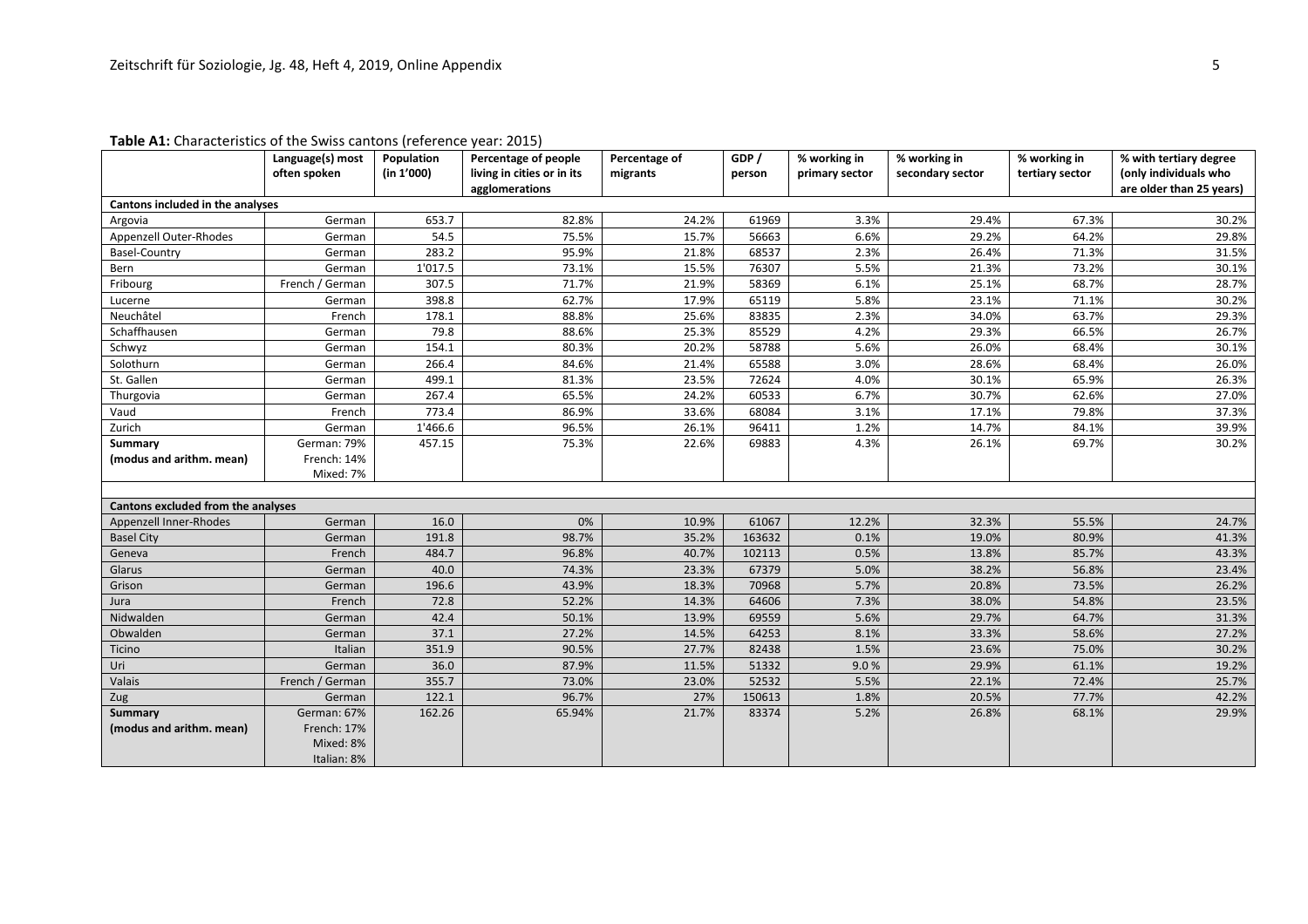## **3. Operationalization of the cantonal education systems**

Clustering the cantons according to their stratification characteristics, we can conclude that there are 9 different types of education systems in Switzerland, as can be seen in Table WA2 below. Note that these are the education systems the observed students transitioned into and thus are the ones 2 to 3 years before the PISA survey and one year before the TIMSS survey took place.<sup>3</sup> Changes in the institutional design over the years under consideration have been small with the exception of the canton of Thurgovia and the canton of Vaud. Other than this, some cantons introduced a streamed model in either the whole canton (e.g. the canton of Appenzell Outer Rhodes) or at least some communities (e.g. in the canton of Berne). Assuming a different decision-making procedure in face of a more permeable system, those cantons or schools were excluded from the analyses. Other changes include adaptions of the curricula. However, given our focus on the educational transition and not on the educational achievement, these changes are of no interest to us.

In the end, 3 out of 9 education systems are not present in the analyses. Group 8 and 9 have been dropped on purpose because of their comprehensive nature. Group 6 is only present in two small cantons (Obwalden and Nidwalden), which did not partake in drawing a representative sample.

In general, it has to be noted that the information the official documents of the EDK (Swiss conference of the directors of the cantonal education departments) provides, are in some points misleading. First, they sometimes portray the education system of the canton of Bern (german speaking part) and the canton of St. Gallen as having 3 tracks and a long-term Gymnasium. In fact, in both cantons only a minority of communities has 3 tracks and a long-term Gymnasium (e.g. in the canton of Bern the community of Langenthal, in St. Gallen only the city of St. Gallen). Given that these differences are only present in a minority of communities, these schools have been therefore ignored in the analyses. Second, there are some clear mistakes. For example, the canton of Schaffhausen was portrayed to have had a long-term Gymnasium in the school year 1995/1996. However, personal inquiries with the cantonal department for education in Schaffhausen showed that this has never been the case.

<sup>3</sup> Therefore, in TIMSS we are interested in the education system of the school year 1994/1995, in PISA 2000 in the education system of 1996/1997 (cantons in which students transitioned from 5<sup>th</sup> to 6<sup>th</sup> grade) or 1997/1998 (cantons in which students transitioned from  $6th$  to  $7th$  grade), in PISA 2003 in the education systems of 1999/2000 and 2000/2001, in PISA 2006 in the education systems of 2002/2003 and 2003/2004, in PISA 2009 in the education systems of 2005/2006 and 2006/2007 and in PISA 2012 in the education systems of 2008/2009 and 2009/2010.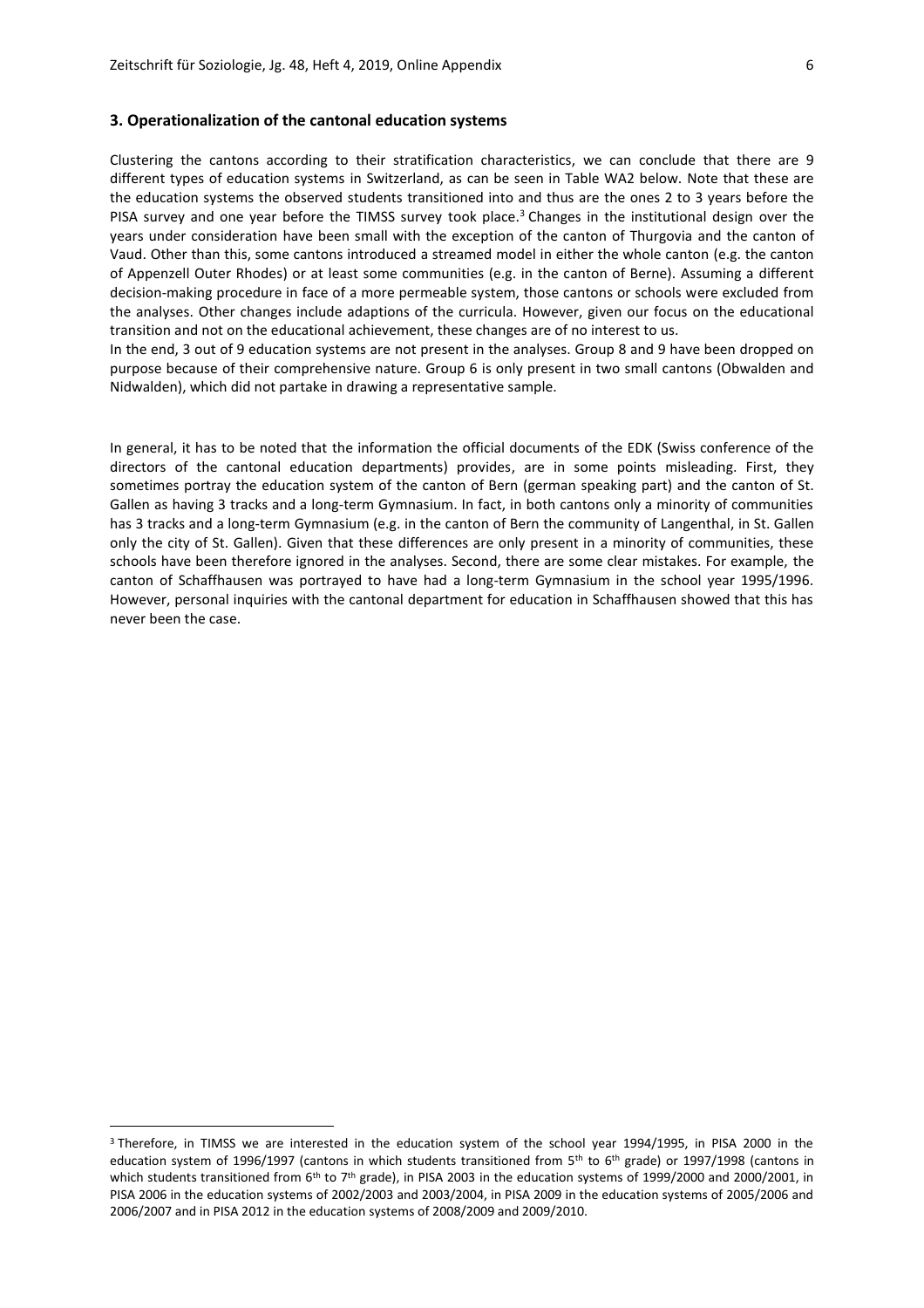## **Table A2: Description of the education systems in Switzerland**

|           | Canton               | Observed in years | <b>Starting of</b> | <b>Number of</b> | Percent        | Type of       | Mode of selection   | <b>Further remarks</b>                                                   |
|-----------|----------------------|-------------------|--------------------|------------------|----------------|---------------|---------------------|--------------------------------------------------------------------------|
|           |                      |                   | tracking           | tracks           | attending      | highest track | at first transition |                                                                          |
|           |                      |                   |                    |                  | highest track  |               |                     |                                                                          |
| Education | Glarus               | not in sample     | 7 <sup>th</sup>    | $\overline{4}$   |                | long-term     | standardized        | Excluded due to no representative sampling on cantonal level             |
| system 1  |                      |                   |                    |                  |                | Gymnasium     | entry examination   |                                                                          |
|           |                      |                   |                    |                  |                |               |                     |                                                                          |
|           |                      |                   |                    |                  |                |               | in long-term        |                                                                          |
|           |                      |                   |                    |                  |                |               | Gymnasium           |                                                                          |
|           | Solothurn            | PISA: 2012        | 7 <sup>th</sup>    | $\overline{4}$   | 13%            | long-term     | standardized        | In a minority of communities the transition takes place from 5th to      |
|           |                      |                   |                    |                  |                | Gymnasium     | entry examination   | 6 <sup>th</sup> grade. Unfortunately these schools could not be excluded |
|           |                      |                   |                    |                  |                |               | for long-term       | because they could not be identified.                                    |
|           |                      |                   |                    |                  |                |               | Gymnasium           |                                                                          |
|           | Zurich               | PISA: 2000, 2003, | 7 <sup>th</sup>    | $\overline{4}$   | 13%, 13%, 14%, | long-term     | standardized        | In several communities in the Canton of Zurich a cooperative             |
|           |                      | 2006, 2009        |                    |                  | 15%            | Gymnasium     | entry examination   | system existed. These schools were excluded in the analyses.             |
|           |                      |                   |                    |                  |                |               | for long-term       | Starting with the school year 2007/2008 another reform was               |
|           |                      |                   |                    |                  |                |               | Gymnasium           | introduced in which communities could choose freely if they              |
|           |                      |                   |                    |                  |                |               |                     | wanted an education system with 3 or 4 tracks and with a                 |
|           |                      |                   |                    |                  |                |               |                     | streamed model in the 2 or 3 lower tracks. This reformation does         |
|           |                      |                   |                    |                  |                |               |                     | not concern these analyses because they were introduced after            |
|           |                      |                   |                    |                  |                |               |                     | the students who were observed in the 2009 (school year                  |
|           |                      |                   |                    |                  |                |               |                     | 2008/2009) transitioned into the highest track.                          |
| Education | Grison               | not in sample     | 7 <sup>th</sup>    | $\overline{3}$   |                | long-term     | standardized        | Excluded because many Gymnasiums are private and very                    |
| system 2  |                      |                   |                    |                  |                | Gymnasium     | entry examination   | expensive. While the Canton of Grison pays the fees for cantonal         |
|           |                      |                   |                    |                  |                |               | for long-term       | students, we cannot differentiate between those students from a          |
|           |                      |                   |                    |                  |                |               | Gymnasium           | very high SES background and the students from Grison. Due to            |
|           |                      |                   |                    |                  |                |               |                     | this fact chances are high that we would introduce an unobserved         |
|           |                      |                   |                    |                  |                |               |                     | bias by including this canton.                                           |
|           |                      |                   | 7 <sup>th</sup>    |                  |                |               |                     |                                                                          |
|           | Thurgovia            | PISA: 2000        |                    | 3                | no data        | long-term     | standardized        | Change in the education system in the school year 1997/1998.             |
|           |                      |                   |                    |                  | available      | Gymnasium     | entry examination   |                                                                          |
|           |                      |                   |                    |                  |                |               | for long-term       |                                                                          |
|           |                      |                   |                    |                  |                |               | Gymnasium           |                                                                          |
| Education | Appenzell            | not in sample     | 7 <sup>th</sup>    | $\overline{3}$   |                | long-term     | teacher decision    | Excluded due to no representative sampling on cantonal level             |
| system 3  | Inner-Rhodes         |                   |                    |                  |                | Gymnasium     |                     |                                                                          |
|           | Lucerne              | PISA: 2000, 2003  | 7 <sup>th</sup>    | $\overline{3}$   | 18%, 18%       | long-term     | teacher decision    |                                                                          |
|           |                      |                   |                    |                  |                | Gymnasium     |                     |                                                                          |
|           | Uri                  | not in sample     | 7 <sup>th</sup>    | $\overline{3}$   |                | long-term     | teacher decision    | Excluded due to no representative sampling on cantonal level             |
|           |                      |                   |                    |                  |                | Gymnasium     |                     |                                                                          |
|           | Zug                  | not in sample     | 7 <sup>th</sup>    | $\overline{3}$   |                | long-term     | teacher decision    | Excluded due to no representative sampling on cantonal level             |
|           |                      |                   |                    |                  |                | Gymnasium     |                     |                                                                          |
| Education | Argovia              | PISA: 2000, 2003, | 6 <sup>th</sup>    | 3                | 37%, 37%, 37%, | no long-term  | teacher decision    |                                                                          |
| system 4  |                      | 2006, 2009, 2012  |                    |                  | 36%, 39%       | Gymnasium     |                     |                                                                          |
|           | <b>Basel-Country</b> | PISA: 2000, 2003, | 6 <sup>th</sup>    | 3                | 26%, 26%, 27%  | no long-term  | teacher decision    |                                                                          |
|           |                      | 2006              |                    |                  |                | Gymnasium     |                     |                                                                          |
|           |                      |                   |                    |                  |                |               |                     |                                                                          |
|           | Vaud                 | PISA: 2000        | 6 <sup>th</sup>    | 3                | 37%            | no long-term  | teacher decision    | Change in the education system in the school year 1997/1998              |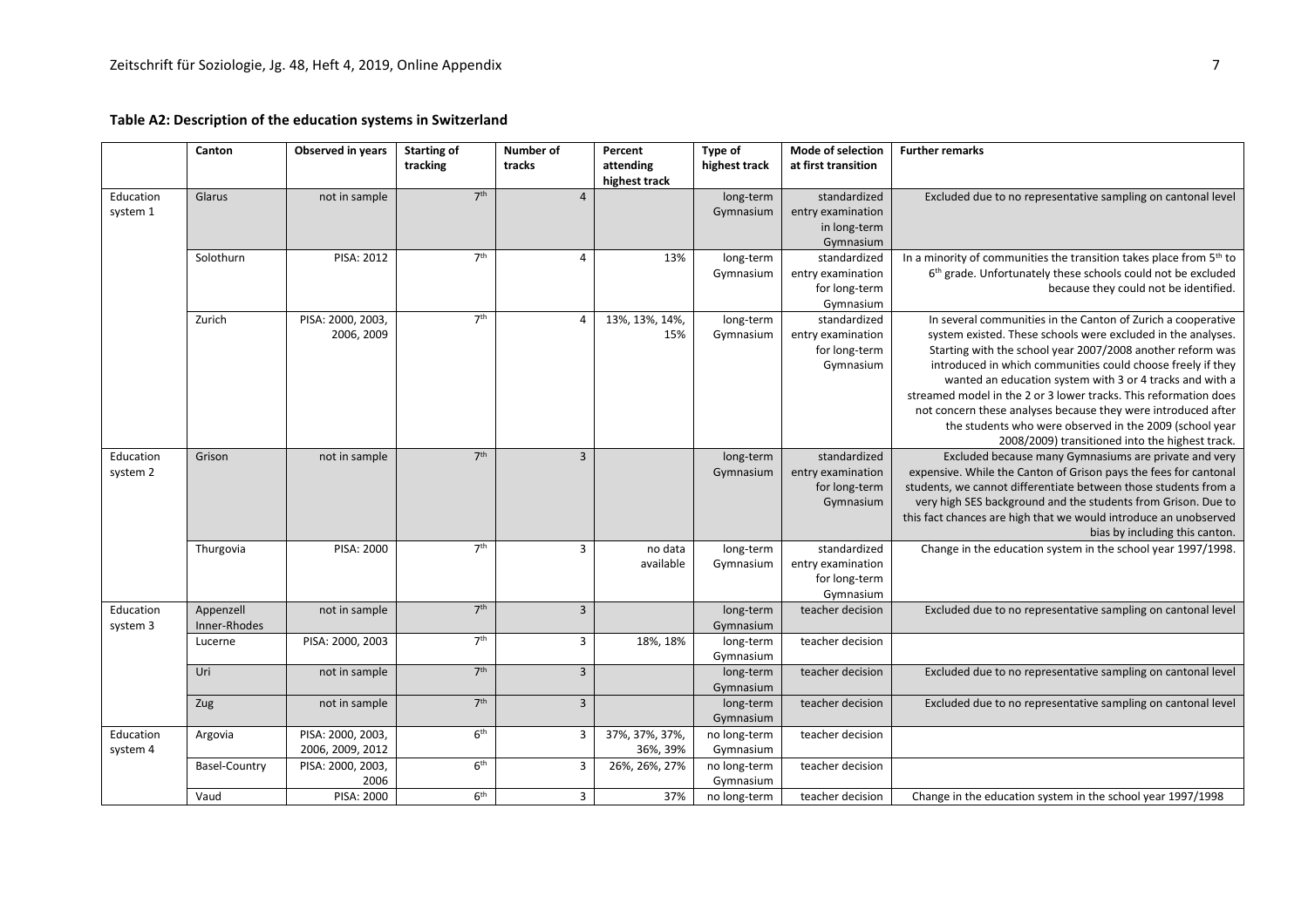|           |                   |                   |                 |                |                | Gymnasium    |                  |                                                                   |
|-----------|-------------------|-------------------|-----------------|----------------|----------------|--------------|------------------|-------------------------------------------------------------------|
| Education | french<br>Bern,   | PISA: 2003, 2006, | 7 <sup>th</sup> | 3              | 35%, 37%, 37%  | no long-term | teacher decision |                                                                   |
| system 5  | speaking part     | 2009              |                 |                |                | Gymnasium    |                  |                                                                   |
|           | Fribourg          | PISA: 2000, 2003, | 7 <sup>th</sup> | 3              | 33%, 33%, 32%, | no long-term | teacher decision |                                                                   |
|           |                   | 2006, 2009, 2012  |                 |                | 36%, 33%       | Gymnasium    |                  |                                                                   |
|           | Neuchâtel         | PISA: 2003, 2006, | 7 <sup>th</sup> | $\overline{3}$ | 42%, 43%, 47%, | no long-term | teacher decision |                                                                   |
|           |                   | 2009, 2012        |                 |                | 48%            | Gymnasium    |                  |                                                                   |
|           | Vaud              | PISA: 2003, 2006, | 7 <sup>th</sup> | 3              | 37%, 36%, 36%, | no long-term | teacher decision | Change in the education system in the school year 1997/1998.      |
|           |                   | 2009, 2012        |                 |                | 35%            | Gymnasium    |                  |                                                                   |
| Education | Appenzell         | PISA: 2009        | 7 <sup>th</sup> | $\overline{2}$ | 65%            | no long-term | teacher decision |                                                                   |
| system 6  | Outer-Rhodes      |                   |                 |                |                | Gymnasium    |                  |                                                                   |
|           | Bern,<br>german   | PISA: 2000, 2003, | 7 <sup>th</sup> | $\overline{2}$ | 55%, 55%, 57%, | no long-term | teacher decision | Some Gymnasiums also offer(ed) a so-called Spez-Sek (Langenthal   |
|           | speaking part     | 2006, 2009, 2012  |                 |                | 59%, 61%       | Gymnasium    |                  | and Köniz) and therefore in a minority of communes 3 tracks exist |
|           |                   |                   |                 |                |                |              |                  | with the Spez-Sek being the highest.                              |
|           | Schaffhausen      | PISA: 2006, 2009  | 7 <sup>th</sup> | $\overline{2}$ | 56%, 59%,      | no long-term | teacher decision |                                                                   |
|           |                   |                   |                 |                |                | Gymnasium    |                  |                                                                   |
|           | Schwyz            | PISA: 2003        | 7 <sup>th</sup> | $\overline{2}$ | 66%            | no long-term | teacher decision | There are two private schools who offer a long-term Gymnasium.    |
|           |                   |                   |                 |                |                | Gymnasium    |                  | However, the canton does not subsidize the attendance in          |
|           |                   |                   |                 |                |                |              |                  | contrast to the Canton of Grison.                                 |
|           | St. Gallen        | PISA: 2000, 2003, | 7 <sup>th</sup> | $\overline{2}$ | 63%, 65%, 63%, | no long-term | teacher decision | Only one community, the city of St. Gallen, has a long-term       |
|           |                   | 2006, 2012        |                 |                | 65%            | Gymnasium    |                  | Gymnasium.                                                        |
|           |                   | PISA: 2003, 2006  | 7 <sup>th</sup> |                |                |              | teacher decision | Change in the education system in the school year 1997/1998.      |
|           | Thurgovia         |                   |                 | $\overline{2}$ | 56%, 54%       | no long-term |                  |                                                                   |
|           | Nidwalden         |                   | 7 <sup>th</sup> |                |                | Gymnasium    |                  |                                                                   |
| Education |                   | not in sample     |                 | $\overline{2}$ |                | long-term    | teacher decision | Excluded due to no representative sampling on cantonal level      |
| system 7  |                   |                   | 7 <sup>th</sup> | $\overline{2}$ |                | Gymnasium    |                  | Lower track = streamed model (cooperative)                        |
|           | Obwalden          | not in sample     |                 |                |                | long-term    | teacher decision | Excluded due to no representative sampling on cantonal level      |
|           |                   |                   |                 |                |                | Gymnasium    |                  | Lower track = streamed model (cooperative)                        |
| Education | <b>Basel City</b> | not in sample     | 5 <sup>th</sup> | comprehensive  |                | no long-term | teacher decision | Excluded on purpose due to the streamed nature of the education   |
| system 8  |                   |                   |                 | type:          |                | Gymnasium    |                  | system                                                            |
|           |                   |                   |                 | streamed       |                |              |                  |                                                                   |
|           |                   |                   |                 | model,         |                |              |                  |                                                                   |
|           |                   |                   |                 | cooperative    |                |              |                  |                                                                   |
|           |                   |                   |                 | system         |                |              |                  |                                                                   |
|           | Geneva            | not in sample     | 7 <sup>th</sup> | comprehensive  |                | no long-term | teacher decision | Excluded on purpose due to the streamed nature of the education   |
|           |                   |                   |                 | type:          |                | Gymnasium    |                  | system                                                            |
|           |                   |                   |                 | streamed       |                |              |                  |                                                                   |
|           |                   |                   |                 | model,         |                |              |                  |                                                                   |
|           |                   |                   |                 | cooperative    |                |              |                  |                                                                   |
|           |                   |                   |                 | system         |                |              |                  |                                                                   |
|           | Valais            | not in sample     | 7 <sup>th</sup> | comprehensive  |                | no long-term | teacher decision | Excluded on purpose due to the streamed nature of the education   |
|           |                   |                   |                 | type:          |                | Gymnasium    |                  | system                                                            |
|           |                   |                   |                 | streamed       |                |              |                  |                                                                   |
|           |                   |                   |                 | model,         |                |              |                  |                                                                   |
|           |                   |                   |                 | cooperative    |                |              |                  |                                                                   |
|           |                   |                   |                 | system         |                |              |                  |                                                                   |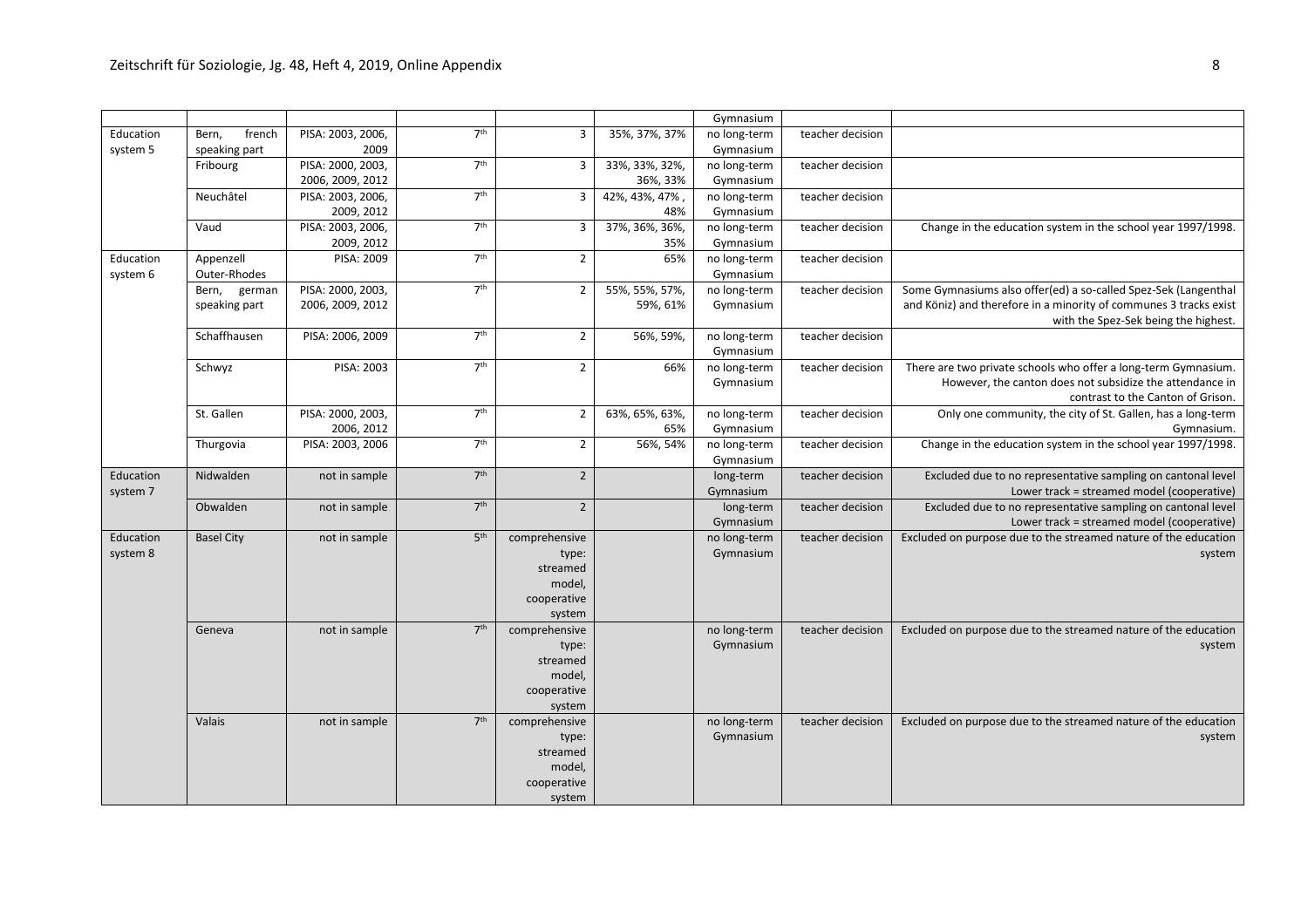| Education | Jura   | not in sample | none | comprehensive    | no long-term | teacher decision | Excluded on purpose due to the streamed nature of the education |
|-----------|--------|---------------|------|------------------|--------------|------------------|-----------------------------------------------------------------|
| system 9  |        |               |      | type: streamed   | Gymnasium    |                  | system                                                          |
|           |        |               |      | model ->         |              |                  |                                                                 |
|           |        |               |      | inclusive system |              |                  |                                                                 |
|           |        |               |      |                  |              |                  |                                                                 |
|           | Ticino | not in sample | none | comprehensive    | no long-term | teacher decision | Excluded on purpose due to the streamed nature of the education |
|           |        |               |      | type: streamed   | Gymnasium    |                  | system                                                          |
|           |        |               |      | model ->         |              |                  |                                                                 |
|           |        |               |      | inclusive system |              |                  |                                                                 |
|           |        |               |      |                  |              |                  |                                                                 |

Further notes:

All schools for individuals with intellectual disabilites are excluded.

The portrayed school systems were the ones students encountered the year they transitioned.

PISA 2000: education system of the school year of 1996/1997 (if tracking starts at grade 6 in canton) or 1997/1998 (tracking starts at grade 7).

PiSA 2003: education system of the school year of 1999/2000 or 2000/2001.

PISA 2006: education system of the school year of 2002 /2003 or 2003/2004.

PISA 2009: education system of the school year of 2005 /2006 or 2006/2007.

PISA 2012: education system of the school year of 2008 /2009 or 2009/2010.

Cantons which are not used in the analyses: only the education system of the year 2007/2008 is portrayed.

#### Sources:

Eberle, Franz und Brüggenbrock, Christel (2013): Bildung am Gymnasium. Studien + Berichte 35A. Anhang 1: Kantonstabelle.

EDK, Schweizerische Konferenz der kantonalen Erziehungsdirektoren (various years): Kantonale Schulstrukturen in der Schweiz und im Fürstentum Liechentstein.

Stand Schuljahr 1988/1989; Stand Schuljahr 1995/1996; Stand Schuljahr 1996/1997; Stand Schuljahr 1997/1998; Stand Schuljahr 2000/2001; Stand Schuljahr 2002/2003; Stand Schuljahr 2007/2008.

EDK, Schweizerische Konferenz der kantonalen Erziehungsdirektoren (Stand 1.8.2000): Grundlegende Informationen zum Bildungswesen.

Regli, Franzisca und Furer, Hans (1996): Schulsysteme der Schweiz. Eine tabellarische Übersicht des Bildungswesens in der Schweiz. 2. aktualisierte und ergänzte Auflage. Schule und Elternhaus Schweiz.

And personal inquiries with the cantonal administrations of education.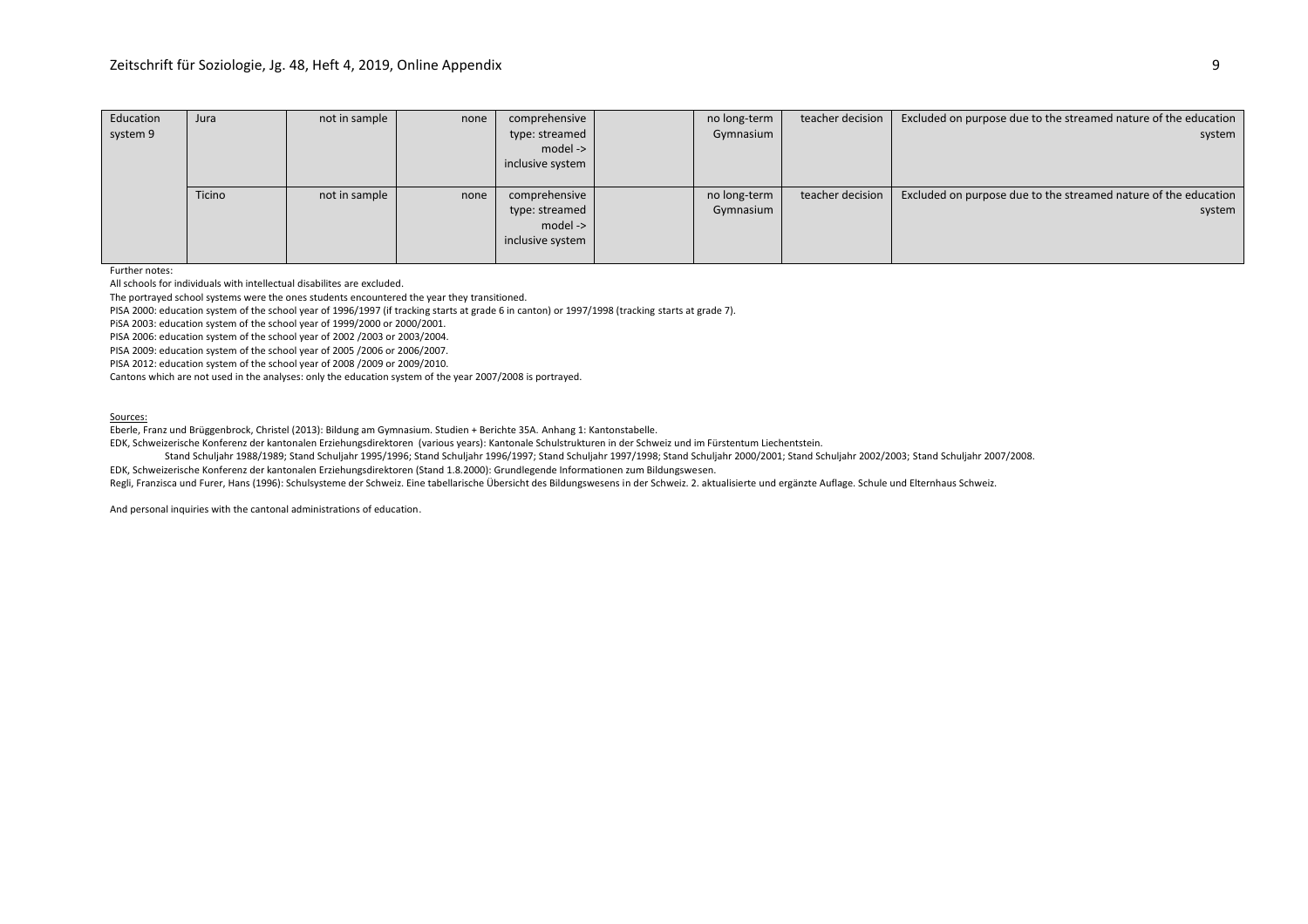## **4. Operationalization of the dependent variable**

In the Table WA3 below the coding of the dependent variable can be seen. All private schools and all schools with streamed classes were dropped. Further, in some cantons the second transition in the Gymnasium already took place before the PISA survey. This is not a problem if only a selected subgroup of students of the highperforming track are eligible to this option (e.g. in the canton of Appenzell Outer Rhodes or Bern) because we get a lower bound estimate. However, in some cantons with a long-term Gymnasium (in our analysis the canton of Lucerne and the canton of Zurich), students from the second-highest performance track can transition to the short-term Gymnasium in case their educational performance is strong enough. Unfortunately, this increases the unobserved heterogeneity. Inter alia for this reason, we did additional sensitivity analyses, described in the next section.

|           | <b>TIMSS</b>        |                                              |                                              | PISA                 |                                |                      |  |  |
|-----------|---------------------|----------------------------------------------|----------------------------------------------|----------------------|--------------------------------|----------------------|--|--|
|           | 1995                | 2000                                         | 2003                                         | 2006                 | 2009                           | 2012                 |  |  |
| Argovia   | $1 =$ Bezirksschule | $1 =$ Bezirksschule                          | $1 =$ Bezirksschule                          | $1 =$ Bezirksschule  | $1 =$ Bezirksschule            | $1 =$ Bezirksschule  |  |  |
|           | $0 =$ Sekundar-     | $0 =$ Sekundar-                              | $0 =$ Sekundar-                              | $0 =$ Sekundar-      | $0 =$ Sekundar-                | $0 =$ Sekundar-      |  |  |
|           | schule, Realschule  | schule, Realschule                           | schule, Realschule                           | schule, Realschule   | schule, Realschule             | schule, Realschule   |  |  |
| Appenzell |                     |                                              |                                              |                      | $1 = Short-term$               |                      |  |  |
| Outer-    |                     |                                              |                                              |                      | Gymnasium                      |                      |  |  |
| Rhodes    |                     |                                              |                                              |                      | (transition in 9 <sup>th</sup> |                      |  |  |
|           |                     |                                              |                                              |                      | class, students                |                      |  |  |
|           |                     |                                              |                                              |                      | transitioned from              |                      |  |  |
|           |                     |                                              |                                              |                      | Sekundarschule),               |                      |  |  |
|           |                     |                                              |                                              |                      | Sekundarschule                 |                      |  |  |
|           |                     |                                              |                                              |                      | $0 =$ Realschule               |                      |  |  |
| Basel-    | $1 =$ Sekundar-     | $1 =$ Sekundar-                              | $1 =$ Sekundar-                              | $1 =$ Sekundar-      |                                |                      |  |  |
| Country   | schule              | schule                                       | schule                                       | schule               |                                |                      |  |  |
|           | progymnasiale       | progymnasiale                                | progymnasiale                                | progymnasiale        |                                |                      |  |  |
|           | Abteilung           | Abteilung                                    | Abteilung                                    | Abteilung            |                                |                      |  |  |
|           | $0 =$ Sekundar-     | $0 =$ Sekundar-                              | $0 =$ Sekundar-                              | 0 = Sekundar-        |                                |                      |  |  |
|           | schule allg         | schule allg                                  | schule allg                                  | schule allg          |                                |                      |  |  |
|           | Abteilung,          | Abteilung,                                   | Abteilung,                                   | Abteilung,           |                                |                      |  |  |
|           | Realschule          | Realschule                                   | Realschule                                   | Realschule           |                                |                      |  |  |
| Bern,     | $1 =$ Sekundar-     | $1 = (starting 9th)$                         | $1 = (starting 9th)$                         | $1 = (starting 9th)$ | $1 = (starting 9th)$           | $1 = (starting 9th)$ |  |  |
| german    | schule              | class. students                              | class, students                              | class, students      | class. students                | class, students      |  |  |
| speaking  | $0 =$ Realschule    | transitioned from                            | transitioned from                            | transitioned from    | transitioned from              | transitioned from    |  |  |
| part      |                     | Spezsek or                                   | Spezsek or                                   | Spezsek or           | Spezsek or                     | Spezsek or           |  |  |
|           |                     | Sekundarschule),                             | Sekundarschule),                             | Sekundarschule),     | Sekundarschule),               | Sekundarschule),     |  |  |
|           |                     | Speksek,                                     | Speksek,                                     | Speksek,             | Speksek,                       | Speksek,             |  |  |
|           |                     | Sekundarschule                               | Sekundarschule                               | Sekundarschule       | Sekundarschule                 | Sekundarschule       |  |  |
|           |                     | $0 =$ Realschule                             | $0 =$ Realschule                             | $0 =$ Realschule     | $0 =$ Realschule               | $0 =$ Realschule     |  |  |
| Bern,     | $1 = section$       |                                              | $1 = section$                                | $1 = section$        | $1 = section$                  |                      |  |  |
| french    | préparant aux       |                                              | préparant aux                                | préparant aux        | préparant aux                  |                      |  |  |
| speaking  | écoles de           |                                              | écoles de                                    | écoles de            | écoles de                      |                      |  |  |
| part      | maturité            |                                              | maturité                                     | maturité             | maturité                       |                      |  |  |
|           | $0 = section$       |                                              | $0 = section$                                | $0 = section$        | $0 = section$                  |                      |  |  |
|           | moderne, section    |                                              | moderne, section                             | moderne, section     | moderne, section               |                      |  |  |
|           | générale            |                                              | générale                                     | générale             | générale                       |                      |  |  |
| Fribourg  |                     | $1 = cycle$                                  | $1 = cycle$                                  | $1 = cycle$          | $1 = cycle$                    | $1 = cycle$          |  |  |
|           |                     | d'orientation (CO)                           | d'orientation (CO)                           | d'orientation (CO)   | d'orientation (CO)             | d'orientation (CO)   |  |  |
|           |                     | secteur                                      | secteur                                      | secteur              | secteur                        | secteur              |  |  |
|           |                     | prégymnasiale                                | prégymnasiale                                | prégymnasiale        | prégymnasiale                  | prégymnasiale        |  |  |
|           |                     | $0 = CO$ secteur                             | $0 = CO$ secteur                             | $0 = CO$ secteur     | $0 = CO$ secteur               | $0 = CO$ secteur     |  |  |
|           |                     | générale                                     | générale                                     | générale             | générale                       | générale             |  |  |
|           |                     | CO secteur                                   | CO secteur                                   | CO secteur           | CO secteur                     | CO secteur           |  |  |
|           |                     | pratique                                     | pratique                                     | pratique             | pratique                       | pratique             |  |  |
| Lucerne   | $1 =$ Unter-        | $1 = Gymnasium$                              | $1 = Gymnasium$                              |                      |                                |                      |  |  |
|           | gymnasium           | (latest possibility                          | (latest possibility                          |                      |                                |                      |  |  |
|           | $0 =$ Sekundar-     | to transition in                             | to transition in                             |                      |                                |                      |  |  |
|           | schule, Realschule  | the short-term<br>Gymnasium: 8 <sup>th</sup> | the short-term<br>Gymnasium: 8 <sup>th</sup> |                      |                                |                      |  |  |
|           |                     | class), students                             | class), students                             |                      |                                |                      |  |  |
|           |                     |                                              |                                              |                      |                                |                      |  |  |
|           |                     | transitioned from<br>Sekundarschule),        | transitioned from<br>Sekundarschule),        |                      |                                |                      |  |  |
|           |                     | $0 =$ Sekundar-                              | $0 =$ Sekundar-                              |                      |                                |                      |  |  |
|           |                     | schule, Realschule                           | schule, Realschule                           |                      |                                |                      |  |  |
| Neuchâtel |                     |                                              | $1 = Section$                                | $1 = Section de$     | $1 = Section de$               | $1 = Section de$     |  |  |
|           |                     |                                              | prégymnasiale                                | maturité             | maturité                       | maturité             |  |  |
|           |                     |                                              |                                              |                      |                                |                      |  |  |

**Table WA3**: Operationalization of the dependent variable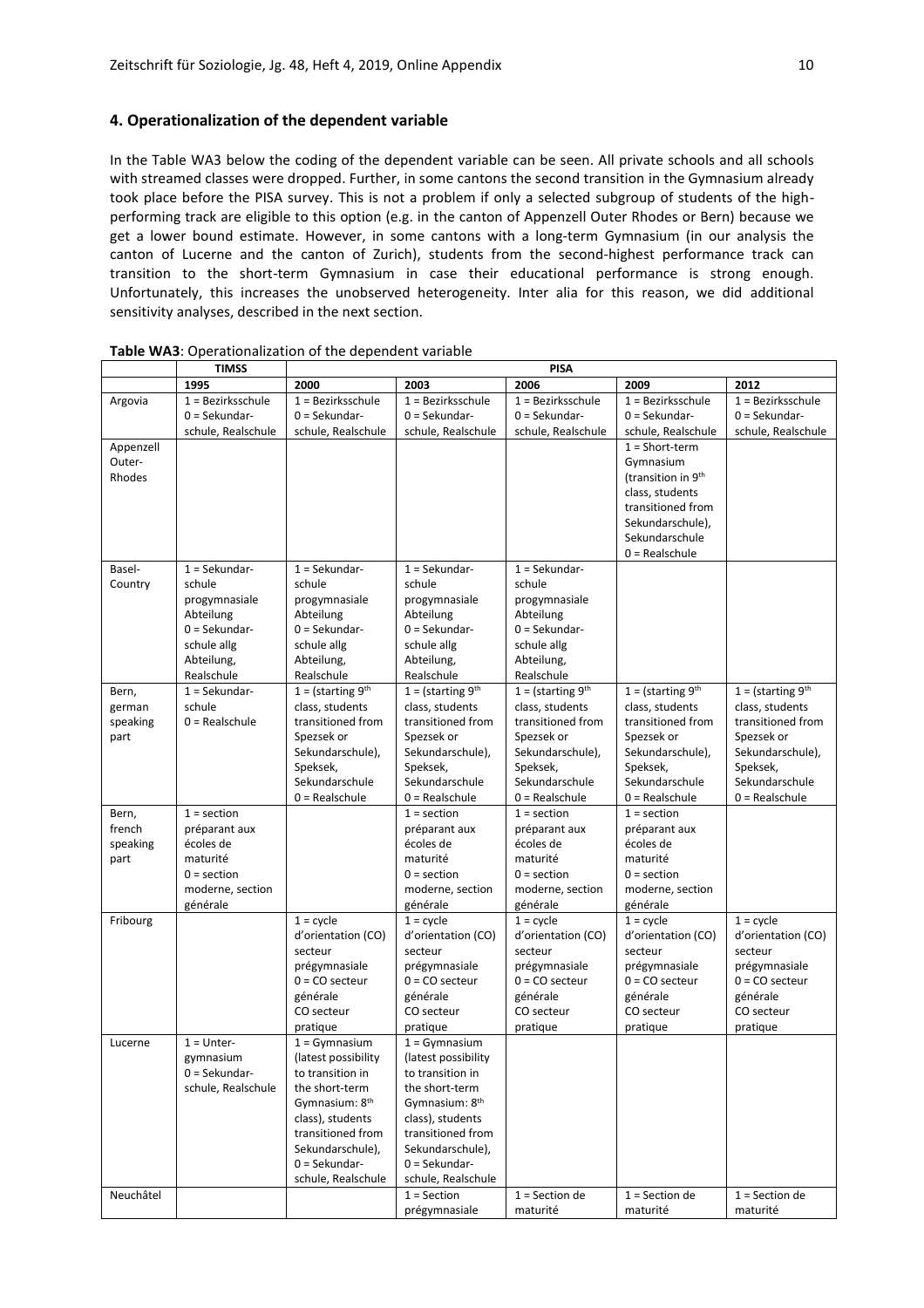|                   |                                                                                          |                                                                                                                                                                                                                                                                       | $0 = section$<br>moderne, section                                                                                                                                                                                                                                     | $0 = section$<br>moderne, section                                                                                                                                                                                                                                     | $0 = section$<br>moderne, section                                                                                                                                                                                                                                     | $0 = section$<br>moderne, section                                                                                                              |
|-------------------|------------------------------------------------------------------------------------------|-----------------------------------------------------------------------------------------------------------------------------------------------------------------------------------------------------------------------------------------------------------------------|-----------------------------------------------------------------------------------------------------------------------------------------------------------------------------------------------------------------------------------------------------------------------|-----------------------------------------------------------------------------------------------------------------------------------------------------------------------------------------------------------------------------------------------------------------------|-----------------------------------------------------------------------------------------------------------------------------------------------------------------------------------------------------------------------------------------------------------------------|------------------------------------------------------------------------------------------------------------------------------------------------|
|                   |                                                                                          |                                                                                                                                                                                                                                                                       | pre-professionelle                                                                                                                                                                                                                                                    | pre-professionelle                                                                                                                                                                                                                                                    | pre-professionelle                                                                                                                                                                                                                                                    | pre-professionelle                                                                                                                             |
| Schaff-<br>hausen |                                                                                          |                                                                                                                                                                                                                                                                       |                                                                                                                                                                                                                                                                       | $1 = Gymnasium$<br>(starting 9 <sup>th</sup> class,<br>students<br>transitioned from<br>Sekundarschule),<br>Sekundarklasse<br>$0 = Realklasse$                                                                                                                        | $1 = Gymnasium$<br>(starting 9 <sup>th</sup> class,<br>students<br>transitioned from<br>Sekundarschule),<br>Sekundarklasse<br>$0 = Realklasse$                                                                                                                        |                                                                                                                                                |
| Schwyz            |                                                                                          |                                                                                                                                                                                                                                                                       | $1 = Gymnasium$<br>(starting 9 <sup>th</sup> class,<br>students<br>transitioned from<br>Sekundarschule),<br>Sekundarschule<br>$0 =$ Realschule                                                                                                                        |                                                                                                                                                                                                                                                                       |                                                                                                                                                                                                                                                                       |                                                                                                                                                |
| Solothurn         |                                                                                          |                                                                                                                                                                                                                                                                       |                                                                                                                                                                                                                                                                       |                                                                                                                                                                                                                                                                       |                                                                                                                                                                                                                                                                       | $1 =$ Unter-<br>gymnasium<br>0 = Bezirksschule,<br>Sekundarschule.<br>Oberschule                                                               |
| St. Gallen        | $1 =$ Sekundar-<br>schule<br>$0 =$ Realschule                                            | $1 = Gymnasium$<br>(starting 9 <sup>th</sup> class,<br>students<br>transitioned from<br>Sekundarschule)<br>Sekundarschule<br>$0 =$ Realschule                                                                                                                         | $1 = Gymnasium$<br>(starting 9 <sup>th</sup> class,<br>students<br>transitioned from<br>Sekundarschule),<br>Sekundarschule<br>$0 =$ Realschule                                                                                                                        | $1 = Gymnasium$<br>(starting 9 <sup>th</sup> class,<br>students<br>transitioned from<br>Sekundarschule),<br>Sekundarschule<br>$0 =$ Realschule                                                                                                                        |                                                                                                                                                                                                                                                                       | $1 = Gymnasium$<br>(starting 9 <sup>th</sup> class,<br>students<br>transitioned from<br>Sekundarschule),<br>Sekundarschule<br>$0 =$ Realschule |
| Thurgovia         | $1 =$ Unter-<br>gymnasium<br>$0 =$ Sekundar-<br>schule, Realschule                       | $1 =$ Unter-<br>gymnasium<br>$0 =$ Sekundar-<br>schule, Realschule                                                                                                                                                                                                    | $1 = Gymnasium$<br>(starting 9 <sup>th</sup> class,<br>students<br>transitioned from<br>Sekundarschule),<br>Sekundarschule<br>$0 =$ Realschule                                                                                                                        | $1 = Gymnasium$<br>(starting 9 <sup>th</sup> class,<br>students<br>transitioned from<br>Sekundarschule),<br>Sekundarschule<br>$0 =$ Realschule                                                                                                                        |                                                                                                                                                                                                                                                                       |                                                                                                                                                |
| Vaud              |                                                                                          | $1 =$ division<br>prégymnasiale<br>$0 =$ division<br>supérieure,<br>division terminale<br>à option                                                                                                                                                                    | $1 =$ division<br>prégymnasiale<br>$0 =$ division<br>supérieure,<br>division terminale<br>à option                                                                                                                                                                    | $1 =$ division<br>prégymnasiale<br>$0 =$ division<br>supérieure,<br>division terminale<br>à option                                                                                                                                                                    | $1 =$ division<br>prégymnasiale<br>$0 =$ division<br>supérieure,<br>division terminale<br>à option                                                                                                                                                                    | $1 =$ division<br>prégymnasiale<br>$0 =$ division<br>supérieure,<br>division terminale<br>à option                                             |
| Zurich            | $1 =$ Langzeit-<br>gymnasium,<br>$0 =$ Sekundar-<br>schule,<br>Realschule,<br>Oberschule | $1 = Gymnasium$<br>(latest possibility<br>to transition to<br>the short-term<br>Gymnasium: 8 <sup>th</sup><br>class), students<br>transitioned from<br>Langzeit-<br>gymnasium or<br>from<br>Sekundarschule),<br>$0 =$<br>Sekundarschule,<br>Realschule,<br>Oberschule | $1 = Gymnasium$<br>(latest possibility<br>to transition to<br>the short-term<br>Gymnasium: 8 <sup>th</sup><br>class), students<br>transitioned from<br>Langzeit-<br>gymnasium or<br>from<br>Sekundarschule),<br>$0 =$<br>Sekundarschule,<br>Realschule,<br>Oberschule | $1 = Gymnasium$<br>(latest possibility<br>to transition to<br>the short-term<br>Gymnasium: 8 <sup>th</sup><br>class), students<br>transitioned from<br>Langzeit-<br>gymnasium or<br>from<br>Sekundarschule),<br>$0 =$<br>Sekundarschule,<br>Realschule,<br>Oberschule | $1 = Gymnasium$<br>(latest possibility<br>to transition to<br>the short-term<br>Gymnasium: 8 <sup>th</sup><br>class), students<br>transitioned from<br>Langzeit-<br>gymnasium or<br>from<br>Sekundarschule),<br>$0 =$<br>Sekundarschule,<br>Realschule,<br>Oberschule |                                                                                                                                                |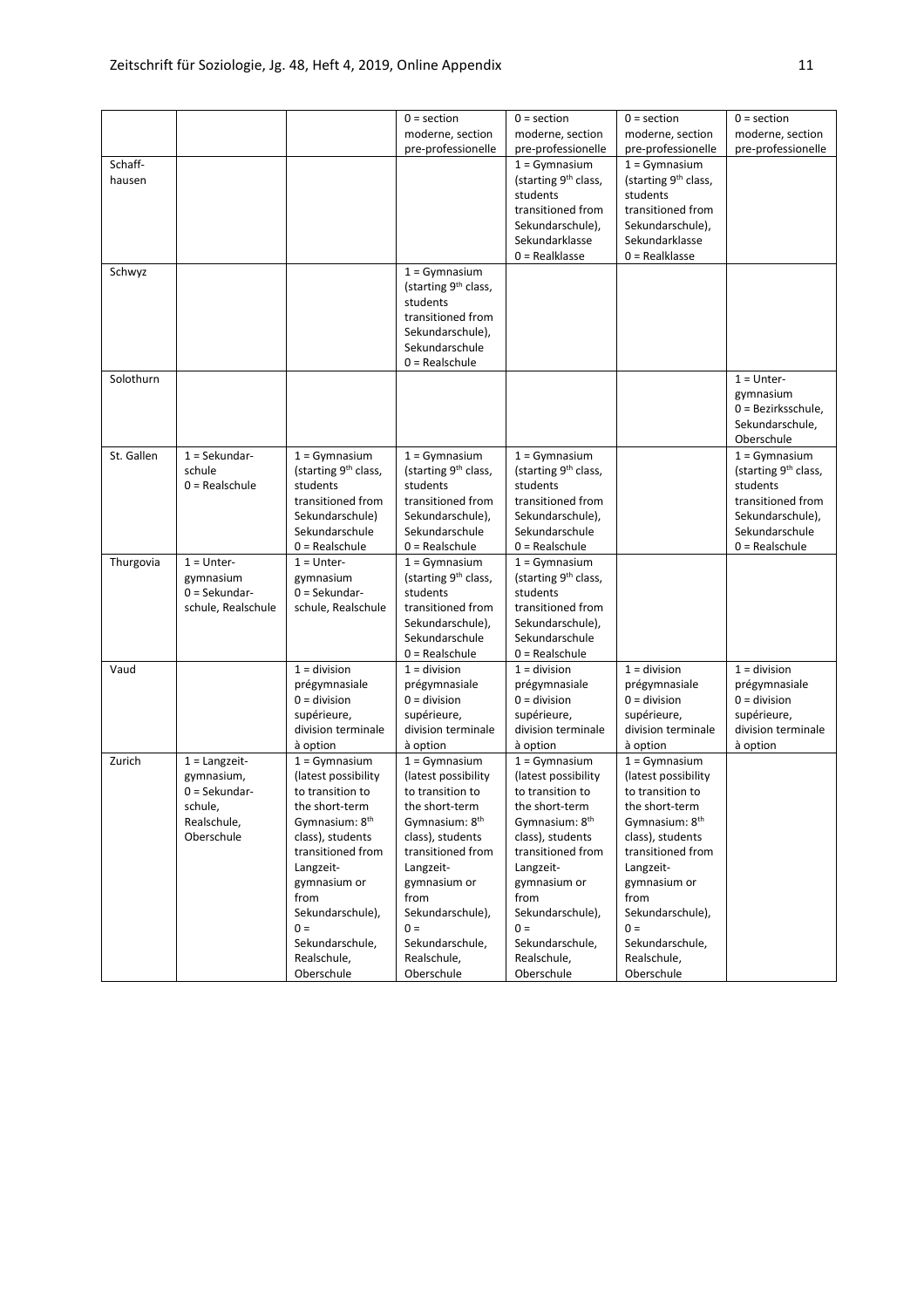## **4. Sensitivity analyses**

## **4.1. Sensitivity analyses with the TIMSS dataset**

One of the research questions is whether the influence of social background on track allocation differs between educational systems, conditionally on students' performance before the transition. Unfortunately, in the PISA dataset the performance is measured two to three years after the transition from primary to secondary school takes place. The results will thus be biased if students' individual performance increases at a different pace depending on the structure of the education system. I therefore conduct additional sensitivity analyses with the TIMSS 1995 dataset to bolster the usage of the PISA datasets in the light of this disadvantage.

The TIMSS survey has a very similar goal to PISA, namely, to assess whether there are differences between countries concerning students' educational performance (Ramseier et al. 1995). In contrast to PISA, TIMSS assesses the educational performance for several grades simultaneously. It is therefore possible to repeat the analyses with a dataset in which the performance assessment was conducted only half a year after the transition. This is still not ideal but it is also not very likely that being tracked for half a year increases the average performance difference between the tracked groups dramatically. A disadvantage of the TIMSS dataset is that the samples are not representative at the canton level. I am thus only able to use those seven cantons, which have a sample of more than 100 individuals. Further, the class variable in the TIMSS dataset only consists of the variables of parental education and number of books at home, because there was no HISEI measure available. Other than this difference, the operationalization of all other variables is the same.

**Figure A2:** Comparison of average marginal effects of test score and social background (conditional on performance) between the pooled PISA datasets and the TIMSS dataset



In the sensitivity analyses, I examine whether the effect of the test score and the parental class coefficients differs between the two surveys in the different cantons. If this is not the case, it is possible to use the PISA dataset despite the big time lag between students' transition and the performance assessment. As can be seen in Figure A2, neither the effect of the test score (conditional on social background) nor the effect of social background (conditional on performance) differs dramatically between the pooled PISA datasets and the TIMSS dataset. For both the canton of Bern and the canton of St. Gallen, the effect of performance on the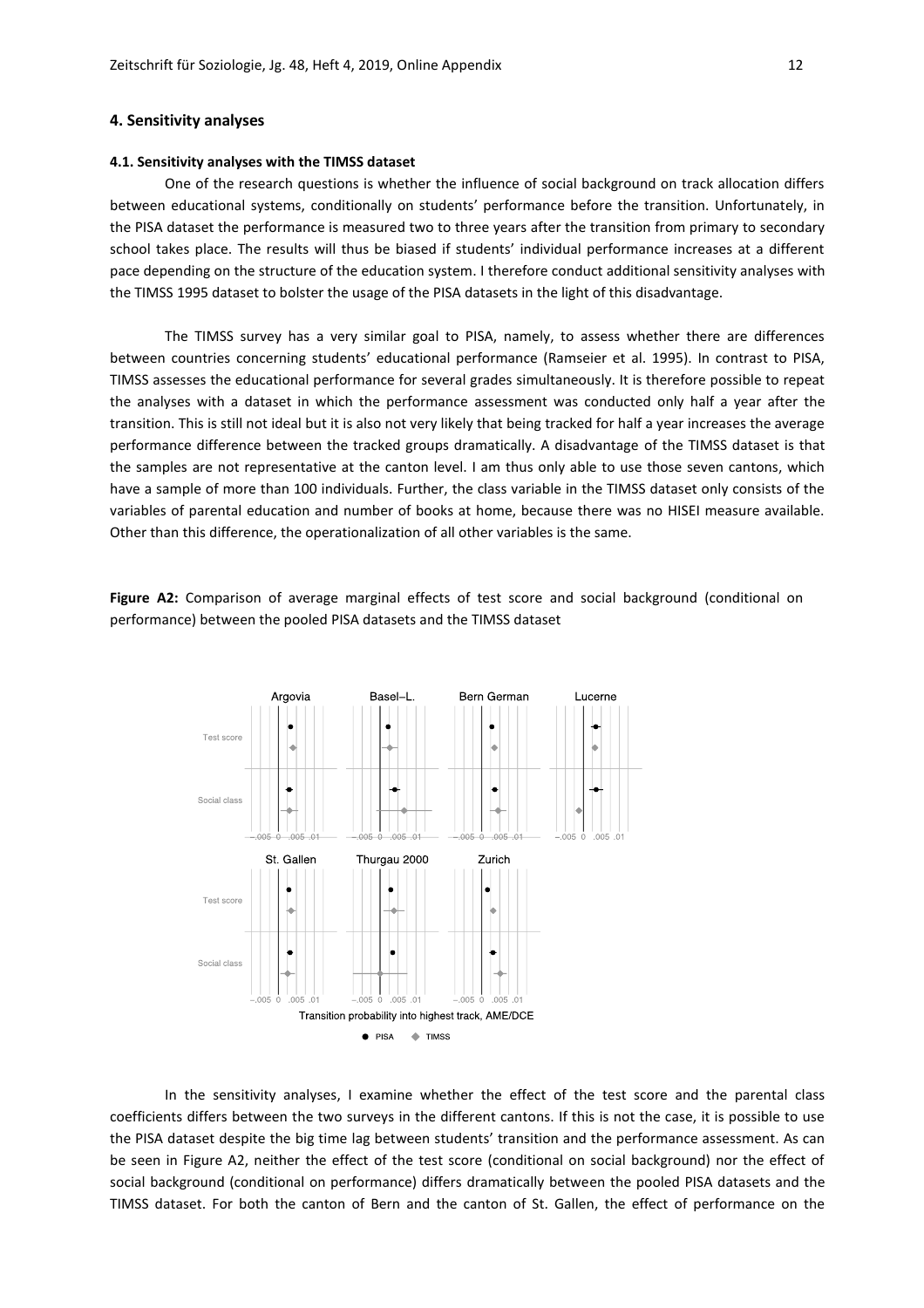transition probability is smaller in the PISA dataset (Bern: -0.013,  $p = 0.036$ ; St. Gallen -0.009,  $p = 0.049$ ). If this pattern also applies to the other cantons belonging to the group of the most inclusive education systems, this would imply that we underestimate the size of the primary effect of origin. The effect of social background has a slight tendency to be larger in the PISA dataset in the case of the canton of Thurgau (coefficient difference: 0.032, p = 0.055), which also suggests that I underestimate the primary effect of social origin in Education System 2.

## **4.2. Comparison of various indicators of social background**



**Figure A3:** Comparison of Average Marginal Effects of various indicators of social background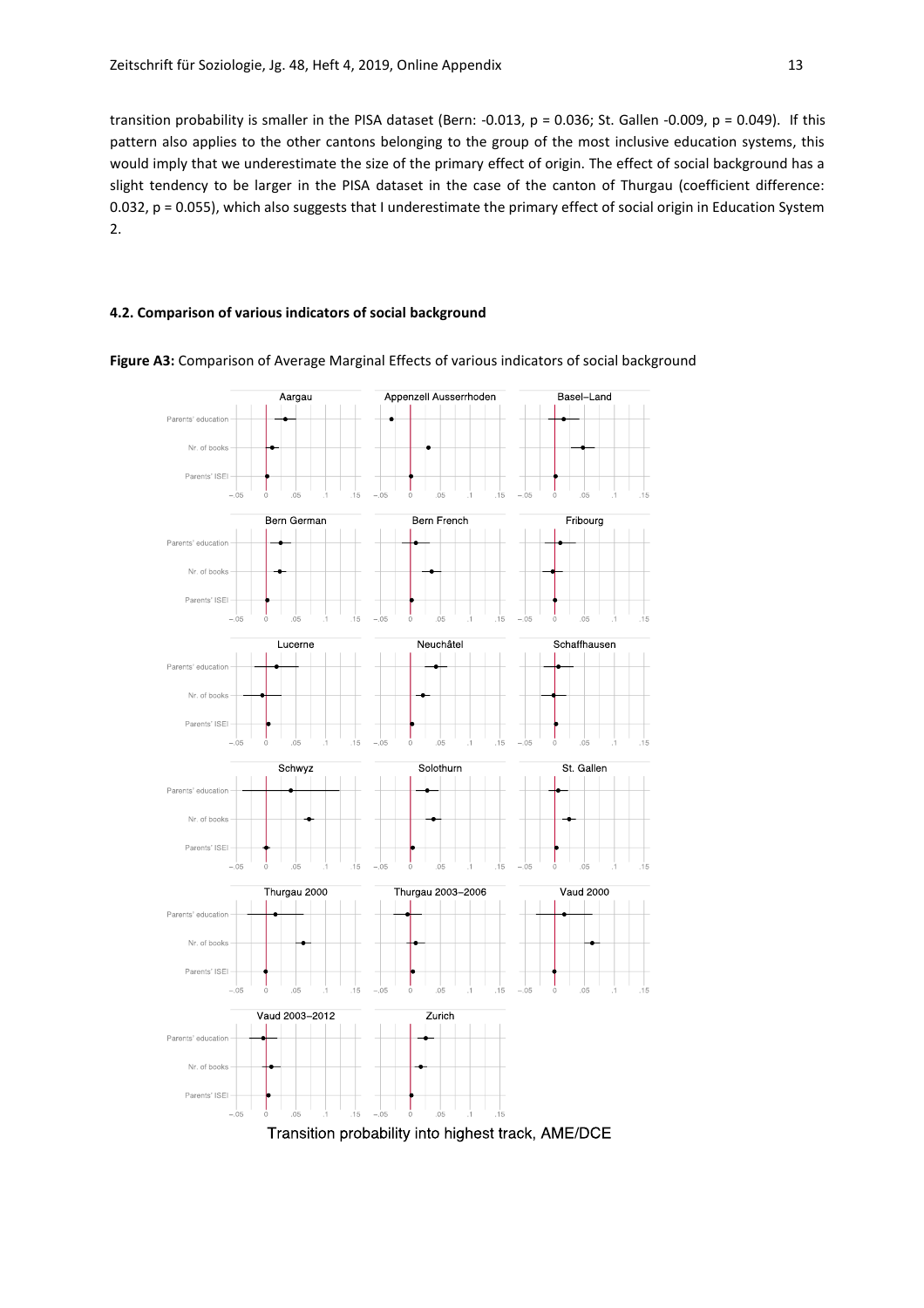## **4.3. Main models with all variables**

**Table A4:** Full models with canton-wave dummies, clustered for schools. Dependent variable: Transition into highest track in a canton

|                  |            |                       | Table 2     |                       | Table 3    |                       |            |                       |  |
|------------------|------------|-----------------------|-------------|-----------------------|------------|-----------------------|------------|-----------------------|--|
|                  |            | <b>LPM Models</b>     |             | Logit Models          |            | <b>LPM Models</b>     |            | Logit Models          |  |
|                  | (1a)       | (1 <sub>b</sub> )     | (2a)        | (2b)                  | (1a)       | (1b)                  | (2a)       | (2b)                  |  |
| Social class     | $0.007***$ | 0.001                 | $1.075***$  | $1.046***$            | $0.010***$ | $0.003***$            | $1.053***$ | $1.020***$            |  |
|                  | (0.001)    | (0.001)               | (0.005)     | (0.006)               | (0.001)    | (0.001)               | (0.005)    | (0.005)               |  |
| PISA test score  |            | $0.003***$<br>(0.000) |             | $1.025***$<br>(0.001) |            | $0.003***$<br>(0.000) |            | $1.025***$<br>(0.001) |  |
| Bern german 00   | $0.486***$ | $0.340***$            | 668.042***  | 2973.753***           | $0.491***$ | $0.366***$            | 425.856*** | 2678.663***           |  |
| (Ref: Zurich 00) | (0.092)    | (0.077)               | (747.370)   | (3688.340)            | (0.094)    | (0.077)               | (482.420)  | (3294.205)            |  |
| Lucerne 00       | 0.308      | 0.035                 | 85.432*     | 36.693*               | 0.069      | $-0.125$              | $41.001*$  | 44.913*               |  |
|                  | (0.171)    | (0.132)               | (148.420)   | (61.774)              | (0.149)    | (0.109)               | (65.467)   | (71.548)              |  |
| Fribourg 00      | $0.216***$ | $-0.069$              | 207.055***  | 160.306***            | $0.236**$  | $-0.021$              | 117.768*** | 130.996***            |  |
|                  | (0.078)    | (0.066)               | (226.554)   | (194.383)             | (0.084)    | (0.070)               | (132.806)  | (155.698)             |  |
| Basel Country 00 | 0.115      | 0.053                 | 119.836***  | 262.660***            | 0.144      | 0.102                 | 70.657***  | 233.581***            |  |
|                  | (0.100)    | (0.082)               | (141.817)   | (347.347)             | (0.110)    | (0.089)               | (85.595)   | (305.798)             |  |
| St. Gallen 00    | $0.587***$ | $0.388***$            | 1109.904*** | 3472.620***           | $0.592***$ | $0.414***$            | 704.783*** | 3119.780***           |  |
|                  | (0.088)    | (0.075)               | (1228.436)  | (4270.166)            | (0.090)    | (0.075)               | (790.080)  | (3797.949)            |  |
| Argovia 00       | $0.401**$  | $0.224*$              | 525.855***  | 1077.537***           | $0.430**$  | $0.272*$              | 310.215*** | 956.462***            |  |
|                  | (0.135)    | (0.109)               | (639.338)   | (1457.385)            | (0.143)    | (0.115)               | (384.973)  | (1281.898)            |  |
| Thurgovia 00     | 0.278      | 0.105                 | 115.849**   | 47.311*               | 0.260      | 0.186                 | 18.085     | 24.732                |  |
|                  | (0.142)    | (0.146)               | (189.864)   | (79.174)              | (0.137)    | (0.107)               | (28.751)   | (41.486)              |  |
| Vaud 00          | 0.085      | $-0.108$              | 127.818***  | 221.940***            | 0.160      | 0.065                 | 75.239***  | 197.193***            |  |
|                  | (0.125)    | (0.110)               | (154.528)   | (303.589)             | (0.134)    | (0.120)               | (92.897)   | (267.013)             |  |
| Zurich 03        | 0.167      | $-0.007$              | 10.208      | 5.354                 | 0.167      | $-0.010$              | 10.036     | 5.331                 |  |
|                  | (0.100)    | (0.080)               | (12.521)    | (7.286)               | (0.100)    | (0.080)               | (12.225)   | (7.250)               |  |
| Berne german 03  | $0.415***$ | $0.182*$              | 437.614***  | 735.718***            | $0.419***$ | $0.208***$            | 279.892*** | 662.856***            |  |
|                  | (0.088)    | (0.075)               | (484.464)   | (904.195)             | (0.090)    | (0.075)               | (313.699)  | (806.974)             |  |
| Lucerne 03       | $0.371***$ | $-0.034$              | 124.010**   | 20.590                | 0.135      | $-0.191$              | 59.709**   | 25.084                |  |
|                  | (0.142)    | (0.118)               | (185.827)   | (33.976)              | (0.150)    | (0.117)               | (92.763)   | (41.431)              |  |
| Schwyz 03        | $0.499***$ | $0.196*$              | 684.790***  | 786.798***            | $0.505***$ | $0.223*$              | 436.026*** | 706.586***            |  |
|                  | (0.127)    | (0.092)               | (803.859)   | (995.444)             | (0.128)    | (0.092)               | (514.855)  | (884.171)             |  |
| Fribourg 03      | $0.204*$   | $-0.114$              | 193.987***  | 119.597***            | $0.225$ *  | $-0.063$              | 110.033*** | 97.335***             |  |
|                  | (0.081)    | (0.073)               | (212.572)   | (146.395)             | (0.087)    | (0.076)               | (124.408)  | (116.679)             |  |
| Basel Country 03 | 0.129      | $-0.125$              | 128.023***  | 86.847**              | 0.155      | $-0.078$              | 75.500**   | 77.038**              |  |
|                  | (0.140)    | (0.119)               | (184.124)   | (136.942)             | (0.146)    | (0.124)               | (110.290)  | (120.728)             |  |
| St. Gallen 03    | $0.561***$ | $0.252***$            | 966.703***  | 1172.768***           | $0.567***$ | $0.278***$            | 615.729*** | 1054.541***           |  |
|                  | (0.085)    | (0.072)               | (1064.208)  | (1430.528)            | (0.087)    | (0.072)               | (686.352)  | (1273.533)            |  |
| Argovia 03       | $0.430***$ | 0.134                 | 606.778***  | 512.212***            | $0.460***$ | 0.184                 | 357.726*** | 454.756***            |  |
|                  | (0.111)    | (0.093)               | (708.587)   | (665.242)             | (0.120)    | (0.099)               | (427.809)  | (585.529)             |  |
| Thurgovia 03     | $0.499***$ | $0.203*$              | 675.791***  | 754.528***            | $0.504***$ | $0.228*$              | 431.571*** | 679.514***            |  |
|                  | (0.113)    | (0.090)               | (784.957)   | (960.755)             | (0.115)    | (0.090)               | (507.118)  | (857.541)             |  |
| Vaud 03          | 0.050      | $-0.159*$             | 86.125***   | 87.389***             | 0.072      | $-0.107$              | 48.624***  | 70.768***             |  |
|                  | (0.093)    | (0.076)               | (97.734)    | (109.065)             | (0.109)    | (0.087)               | (55.626)   | (85.894)              |  |
|                  |            |                       |             |                       |            |                       |            |                       |  |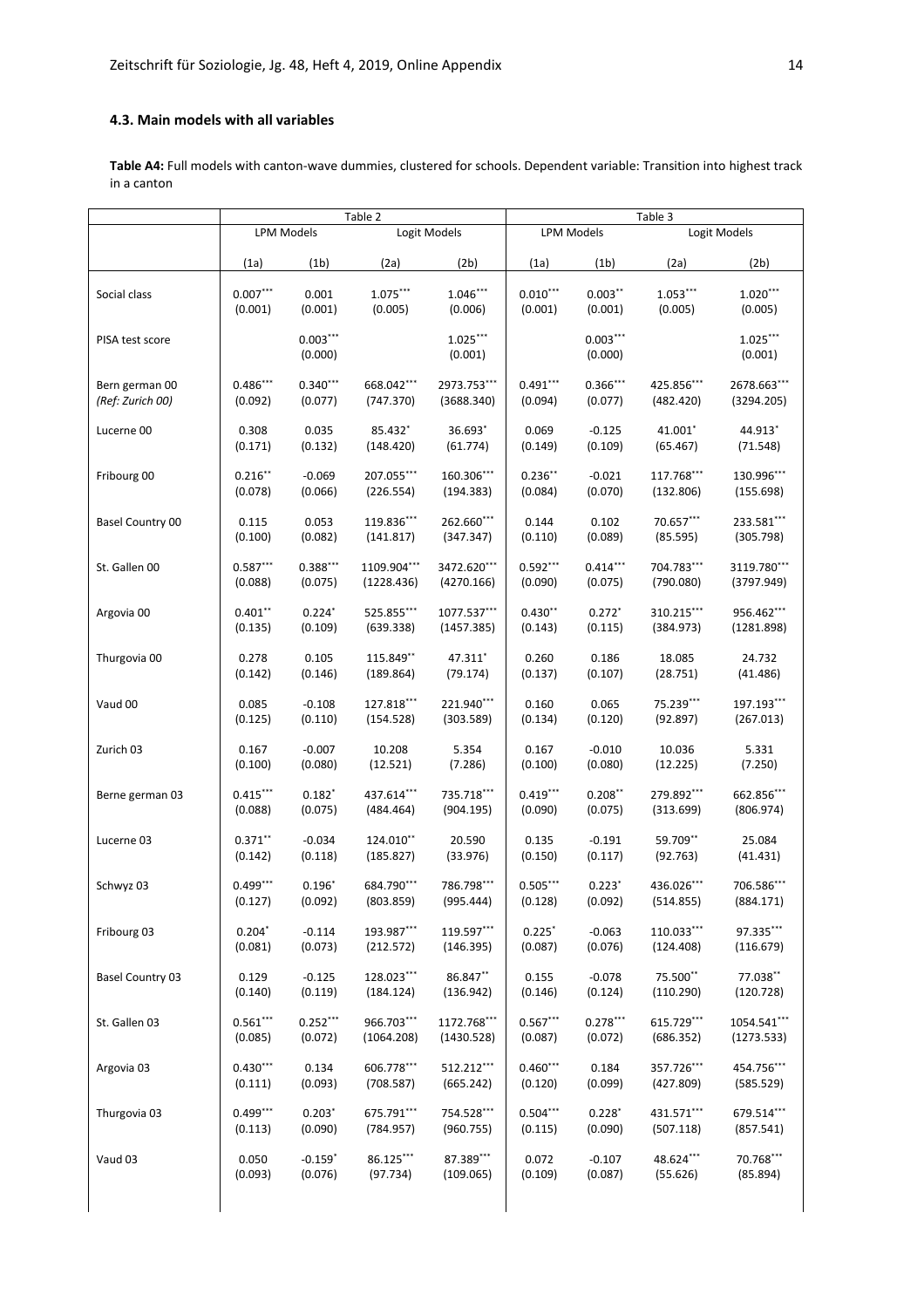| Neuchâtel 03     | $0.192*$             | $-0.026$   | 176.022***  | 256.842***  | $0.214*$         | 0.026      | 99.673***   | 208.811***  |
|------------------|----------------------|------------|-------------|-------------|------------------|------------|-------------|-------------|
|                  | (0.079)              | (0.068)    | (193.079)   | (312.538)   | (0.086)          | (0.072)    | (112.879)   | (248.881)   |
|                  |                      | $-0.006$   | 130.568***  | 113.490***  |                  | $-0.076$   | 73.960***   | 92.294***   |
| Bern french 03   | $0.167*$<br>(0.084)  | (0.075)    | (142.761)   | (138.192)   | 0.145<br>(0.084) | (0.072)    | (83.495)    | (110.285)   |
|                  |                      |            |             |             |                  |            |             |             |
| Zurich 06        | $0.204***$           | 0.060      | 14.346*     | 11.614*     | $0.204**$        | 0.057      | 13.892*     | 11.539      |
|                  | (0.063)              | (0.048)    | (15.951)    | (14.189)    | (0.063)          | (0.048)    | (15.368)    | (14.099)    |
| Bern german 06   | $0.419***$           | $0.221**$  | 437.719***  | 869.226***  | $0.424***$       | $0.246***$ | 280.089***  | 783.326***  |
|                  | (0.088)              | (0.074)    | (484.489)   | (1066.591)  | (0.089)          | (0.074)    | (313.921)   | (952.283)   |
|                  |                      |            |             |             |                  |            |             |             |
| Fribourg 06      | $0.171$ <sup>*</sup> | $-0.098$   | 161.933***  | 134.744***  | $0.193*$         | $-0.047$   | 91.755***   | 109.518***  |
|                  | (0.078)              | (0.069)    | (177.900)   | (165.320)   | (0.084)          | (0.072)    | (104.027)   | (131.705)   |
| Basel country 06 | 0.137                | $-0.041$   | 137.581***  | 144.923***  | 0.166            | 0.008      | 81.077***   | 128.786***  |
|                  | (0.090)              | (0.082)    | (155.579)   | (185.571)   | (0.100)          | (0.090)    | (94.131)    | (163.553)   |
|                  |                      |            |             |             |                  |            |             |             |
| Schaffhausen 06  | $0.412***$           | 0.171      | 411.457***  | 644.511***  | $0.416***$       | $0.197*$   | 264.303***  | 581.398***  |
|                  | (0.109)              | (0.087)    | (471.021)   | (803.621)   | (0.110)          | (0.087)    | (307.155)   | (721.581)   |
| St. Gallen 06    | $0.526***$           | $0.284***$ | 776.193***  | 1341.168*** | $0.531***$       | $0.310***$ | 494.819***  | 1206.486*** |
|                  | (0.087)              | (0.073)    | (855.804)   | (1641.469)  | (0.088)          | (0.073)    | (552.578)   | (1461.695)  |
|                  |                      |            |             |             |                  |            |             |             |
| Argovia 06       | $0.292**$            | 0.075      | 309.375***  | 344.695***  | $0.320**$        | 0.123      | 182.400***  | 306.067***  |
|                  | (0.106)              | (0.087)    | (360.100)   | (439.392)   | (0.115)          | (0.094)    | (217.344)   | (386.549)   |
| Thurgovia 06     | $0.460***$           | $0.217***$ | 540.178***  | 830.754***  | $0.466***$       | $0.243***$ | 345.938***  | 748.755***  |
|                  | (0.093)              | (0.079)    | (601.575)   | (1027.847)  | (0.095)          | (0.080)    | (389.900)   | (918.104)   |
|                  |                      |            |             |             |                  |            |             |             |
| Vaud 06          | 0.049                | $-0.127$   | 85.242***   | 117.811***  | 0.071            | $-0.075$   | 48.130***   | 95.405***   |
|                  | (0.081)              | (0.069)    | (94.269)    | (144.321)   | (0.090)          | (0.076)    | (54.964)    | (114.652)   |
| Neuchâtel 06     | $0.171$ <sup>*</sup> | 0.008      | 157.408***  | 319.866***  | $0.193*$         | 0.060      | 89.143***   | 259.942***  |
|                  | (0.082)              | (0.070)    | (173.916)   | (392.014)   | (0.087)          | (0.073)    | (101.703)   | (312.949)   |
|                  |                      |            |             |             |                  |            |             |             |
| Bern french 06   | 0.147                | $-0.047$   | 144.548***  | 209.072***  | 0.168            | 0.004      | 81.964***   | 170.208***  |
|                  | (0.080)              | (0.066)    | (159.888)   | (254.365)   | (0.087)          | (0.071)    | (93.354)    | (202.876)   |
| Zurich 09        | $0.198*$             | 0.069      | 12.178      | 9.257       | $0.198*$         | 0.065      | 12.048      | 9.252       |
|                  | (0.079)              | (0.059)    | (13.801)    | (11.508)    | (0.079)          | (0.059)    | (13.570)    | (11.496)    |
|                  |                      |            |             |             |                  |            |             |             |
| Bern german 09   | $0.478***$           | $0.272***$ | 608.040***  | 1384.211*** | $0.484***$       | $0.298***$ | 388.765***  | 1247.015*** |
|                  | (0.089)              | (0.077)    | (673.404)   | (1708.992)  | (0.091)          | (0.077)    | (435.790)   | (1524.762)  |
| Fribourg 09      | $0.163*$             | $-0.116$   | 157.185***  | 124.192***  | $0.185*$         | $-0.064$   | 89.028***   | 100.912***  |
|                  | (0.078)              | (0.071)    | (172.326)   | (152.158)   | (0.085)          | (0.074)    | (100.721)   | (121.192)   |
|                  |                      |            |             |             |                  |            |             |             |
| Schaffhausen 09  | $0.465***$           | $0.228**$  | 550.884***  | 888.484***  | $0.470***$       | $0.253***$ | 353.364***  | 801.355***  |
|                  | (0.112)              | (0.086)    | (640.613)   | (1116.101)  | (0.113)          | (0.086)    | (416.975)   | (1001.592)  |
| Appenzell Outer  | $0.647***$           | $0.349*$   | 1679.082*** | 2134.385*** | $0.652***$       | $0.373*$   | 1073.732*** | 1922.454*** |
| Rhodes 09        | (0.193)              | (0.146)    | (2918.355)  | (3529.605)  | (0.195)          | (0.147)    | (1875.948)  | (3158.760)  |
|                  |                      |            |             |             |                  |            |             |             |
| Argovia 09       | $0.304**$            | 0.085      | 325.801***  | 372.937***  | $0.333**$        | 0.134      | 192.056***  | 331.187***  |
|                  | (0.111)              | (0.091)    | (379.207)   | (475.430)   | (0.119)          | (0.097)    | (228.930)   | (418.346)   |
| Vaud 09          | 0.080                | $-0.115$   | 97.925***   | 119.440***  | 0.101            | $-0.063$   | 55.311***   | 96.798***   |
|                  | (0.081)              | (0.069)    | (108.442)   | (146.391)   | (0.086)          | (0.072)    | (63.263)    | (116.599)   |
|                  |                      |            |             |             |                  |            |             |             |
| Neuchâtel 09     | 0.151                | $-0.026$   | 141.940***  | 247.299***  | $0.173*$         | 0.025      | 80.395***   | 200.970***  |
|                  | (0.078)              | (0.068)    | (155.963)   | (301.921)   | (0.085)          | (0.072)    | (91.359)    | (240.677)   |
| Bern french 09   | 0.124                | $-0.068$   | 129.205***  | 185.749***  | 0.146            | $-0.017$   | 73.184***   | 150.966***  |
|                  | (0.077)              | (0.068)    | (141.413)   | (226.947)   | (0.084)          | (0.073)    | (82.637)    | (180.806)   |
|                  |                      |            |             |             |                  |            |             |             |
| Bern german 12   | $0.480***$           | $0.238***$ | 672.333***  | 1228.456*** | $0.485***$       | $0.264***$ | 430.617***  | 1107.355*** |
|                  | (0.098)              | (0.080)    | (772.872)   | (1541.712)  | (0.100)          | (0.080)    | (500.736)   | (1377.646)  |
| Fribourg 12      | $0.183*$             | $-0.096$   | 175.388***  | 142.769***  | $0.205*$         | $-0.045$   | 99.453***   | 116.169***  |
|                  | (0.079)              | (0.068)    | (192.318)   | (173.866)   | (0.086)          | (0.072)    | (112.507)   | (138.608)   |
|                  |                      |            |             |             |                  |            |             |             |
|                  |                      |            |             |             |                  |            |             |             |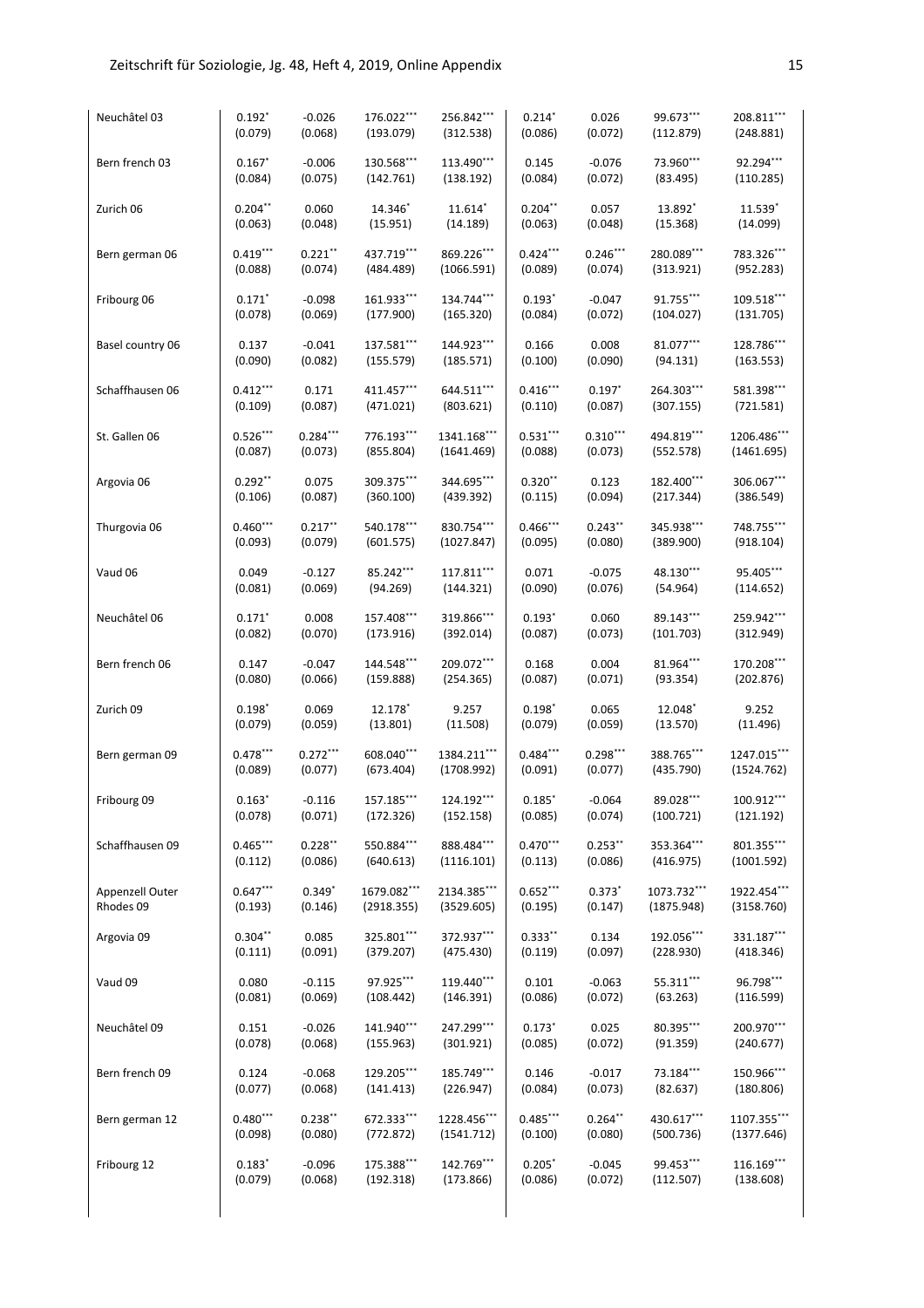| Solothurn 12                                                               | $0.126*$             | 0.028                 | 5.890                 | 6.011                | $0.174***$           | $0.138*$               | 7.695            | 12.488              |
|----------------------------------------------------------------------------|----------------------|-----------------------|-----------------------|----------------------|----------------------|------------------------|------------------|---------------------|
|                                                                            | (0.054)              | (0.044)               | (7.308)               | (7.981)              | (0.062)              | (0.057)                | (9.681)          | (17.060)            |
| St. Gallen 12                                                              | $0.489***$           | $0.271***$            | 637.617***            | 1293.906***          | $0.495***$           | $0.297***$             | 407.496***       | 1165.686***         |
|                                                                            | (0.089)              | (0.075)               | (704.960)             | (1590.137)           | (0.091)              | (0.076)                | (456.084)        | (1419.077)          |
| Argovia 12                                                                 | $0.318*$             | 0.127                 | 344.155***            | 508.317***           | $0.348***$           | 0.177                  | 202.903***       | 451.540***          |
|                                                                            | (0.124)              | (0.098)               | (410.559)             | (661.260)            | (0.132)              | (0.105)                | (247.711)        | (582.406)           |
| Vaud 12                                                                    | 0.068                | $-0.150*$             | 93.627***             | $102.066***$         | 0.090                | $-0.098$               | 52.889***        | 82.775***           |
|                                                                            | (0.078)              | (0.068)               | (102.687)             | (124.465)            | (0.087)              | (0.074)                | (59.730)         | (98.837)            |
| Neuchâtel 12                                                               | $0.158*$             | 0.025                 | 148.797***            | 393.544***           | $0.180*$             | 0.077                  | 84.328***        | 320.118***          |
|                                                                            | (0.080)              | (0.070)               | (163.582)             | (480.673)            | (0.087)              | (0.074)                | (95.713)         | (383.375)           |
| Education system 2 x<br>social class<br>(Ref: Educ. sys. 1)                | $-0.001$<br>(0.004)  | 0.000<br>(0.004)      | $0.973*$<br>(0.011)   | 0.984<br>(0.008)     |                      |                        |                  |                     |
| Education system 3 x<br>social class                                       | $-0.001$<br>(0.003)  | 0.002<br>(0.003)      | $0.980*$<br>(0.008)   | 0.996<br>(0.010)     |                      |                        |                  |                     |
| Education system 4 x<br>social class                                       | $0.004**$<br>(0.001) | $0.005***$<br>(0.001) | $0.980***$<br>(0.006) | $0.982**$<br>(0.007) |                      |                        |                  |                     |
| Education system 5 x<br>social class                                       | $0.003*$<br>(0.001)  | $0.004**$<br>(0.001)  | $0.983***$<br>(0.005) | 0.990<br>(0.006)     |                      |                        |                  |                     |
| Education system 6 x<br>social class                                       | $0.003*$<br>(0.001)  | $0.004***$<br>(0.001) | $0.984**$<br>(0.005)  | $0.985*$<br>(0.006)  |                      |                        |                  |                     |
| Number of Tracks x<br><b>Parental Class</b>                                |                      |                       |                       |                      | 0.000<br>(0.001)     | $0.001*$<br>(0.001)    | 1.001<br>(0.003) | $1.007*$<br>(0.003) |
| Late start of tracking x<br><b>Parental Class</b><br>(Ref: Early tracking) |                      |                       |                       |                      | 0.001<br>(0.001)     | $0.002*$<br>(0.001)    | 1.004<br>(0.004) | $1.010*$<br>(0.004) |
| Stand. Test x Parental<br>Class<br>(Ref: Teacher decision)                 |                      |                       |                       |                      | $-0.004*$<br>(0.002) | $-0.006***$<br>(0.001) | 1.009<br>(0.008) | 1.000<br>(0.006)    |
| Age in months                                                              | $-0.086***$          | $-0.007$              | $0.616***$            | 0.940                | $-0.087***$          | $-0.008$               | $0.616***$       | 0.940               |
|                                                                            | (0.008)              | (0.006)               | (0.025)               | (0.049)              | (0.008)              | (0.006)                | (0.025)          | (0.049)             |
| Sex (Ref: female)                                                          | $-0.063***$          | $-0.063***$           | $0.698***$            | $0.584***$           | $-0.087***$          | $-0.008$               | $0.698***$       | $0.584***$          |
|                                                                            | (0.005)              | (0.005)               | (0.021)               | (0.025)              | (0.008)              | (0.006)                | (0.021)          | (0.025)             |
| School area<br>(Ref: rural area)                                           |                      |                       |                       |                      |                      |                        |                  |                     |
| Village in rural area                                                      | $0.118***$           | $0.094***$            | 1.897***              | 1.982***             | $0.115***$           | $0.093***$             | 1.893***         | $1.984***$          |
|                                                                            | (0.032)              | (0.024)               | (0.339)               | (0.334)              | (0.032)              | (0.024)                | (0.338)          | (0.336)             |
| Outskirts of a                                                             | $0.188***$           | $0.160***$            | $2.803***$            | $3.431***$           | $0.187***$           | $0.159***$             | 2.797***         | 3.435***            |
| town/city                                                                  | (0.034)              | (0.025)               | (0.561)               | (0.620)              | (0.034)              | (0.025)                | (0.559)          | (0.622)             |
| Center of a town/city                                                      | $0.314***$           | $0.255***$            | 5.948***              | 7.390***             | $0.312***$           | $0.253***$             | 5.978***         | $7.427***$          |
|                                                                            | (0.048)              | (0.037)               | (1.696)               | (2.106)              | (0.048)              | (0.037)                | (1.704)          | (2.123)             |
| Constant                                                                   | $0.780***$           | $-1.405***$           | 0.130                 | $0.000***$           | $0.789***$           | $-1.424***$            | 0.217            | $0.000***$          |
|                                                                            | (0.148)              | (0.132)               | (0.166)               | (0.000)              | (0.148)              | (0.136)                | (0.288)          | (0.000)             |
|                                                                            | 32261                | 32261                 | 32261                 | 32261                | 32261                | 32261                  | 32261            | 32261               |

Linear regression models with cluster robust standard errors (linear probability model).

Logit models with cluster robust standard errors. Odds ratios reported

Weighted with the inverse of the cantonal numbers of students on the total number of students in the sample.

Cluster robust standard errors in parentheses (\* *p* < 0.05, \*\* *p* < 0.01, \*\*\* *p* < 0.001)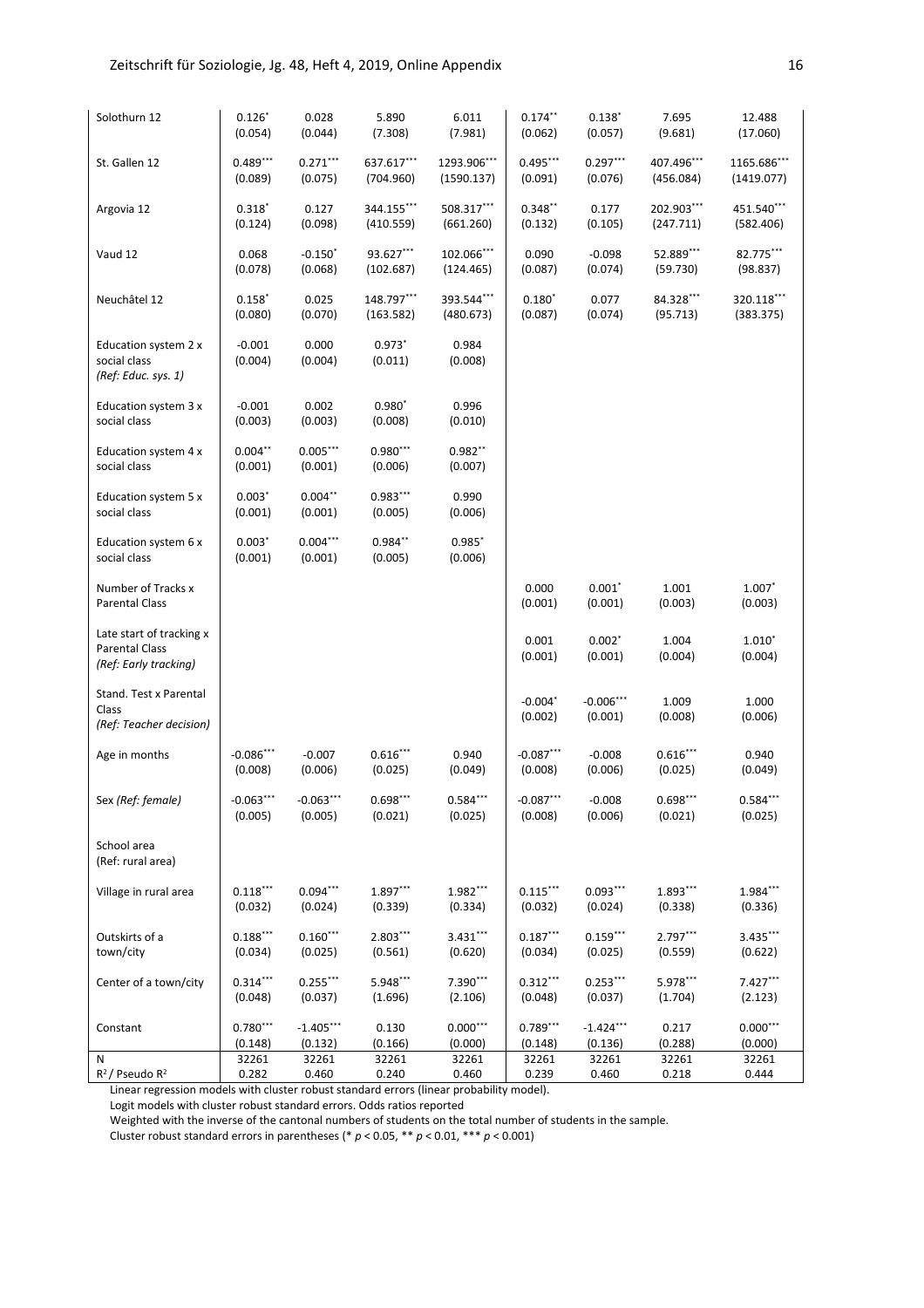## **4.4. Main models with interactions between cantons and social class**

**Table A5:** Full models with canton dummies, clustered for schools. Dependent variable: Transition into highest track in a canton

|                             | <b>LPM Models</b>     |                        | Logit Models     |                       |
|-----------------------------|-----------------------|------------------------|------------------|-----------------------|
|                             | (1a)                  | (1 <sub>b</sub> )      | (2a)             | (2b)                  |
|                             |                       |                        |                  |                       |
| Social class                | $0.009***$            | 0.001                  | $1.077***$       | $1.049***$            |
|                             | (0.001)               | (0.001)                | (0.006)          | (0.007)               |
|                             |                       |                        |                  |                       |
| PISA test score             |                       | $0.003***$             |                  | $1.024***$            |
|                             |                       | (0.000)                |                  | (0.001)               |
|                             |                       |                        |                  |                       |
| Bern german x               | 0.002                 | 0.002                  | $0.983**$        | $0.982*$              |
| social class                | (0.002)               | (0.002)                | (0.006)          | (0.007)               |
| (Ref: Zurich)               |                       |                        |                  |                       |
| Lucerne x                   | $-0.002$              | $-0.002$               | $0.979*$         | 0.994                 |
| social class                | (0.004)               | (0.004)                | (0.009)          | (0.009)               |
|                             |                       |                        |                  |                       |
| Schwyz x                    | $0.005***$            | $0.005***$             | 1.003            | 1.007                 |
| social class                | (0.001)               | (0.001)                | (0.021)          | (0.019)               |
|                             |                       |                        |                  |                       |
| Fribourg x                  | 0.003                 | 0.003                  | $0.981***$       | 0.993                 |
| social class                | (0.001)               | (0.001)                | (0.006)          | (0.008)               |
|                             |                       |                        |                  |                       |
| Solothurn x                 | $-0.005$              | $-0.005$               | 0.994            | $0.980*$              |
| social class                | (0.003)               | (0.003)                | (0.009)          | (0.009)               |
|                             |                       |                        |                  |                       |
| Basel Country x             | 0.001                 | 0.001                  | 0.982            | 0.989                 |
| social class                | (0.002)               | (0.002)                | (0.009)          | (0.014)               |
| Schaffhausen x              | 0.002                 | 0.002                  | $0.981**$        | $0.974***$            |
| social class                | (0.002)               | (0.002)                | (0.007)          | (0.007)               |
|                             |                       |                        |                  |                       |
| Appenzell Outer Rhodes x    | $-0.001$              | $-0.001$               | 0.980            | $0.978**$             |
| social class                | (0.005)               | (0.005)                | (0.013)          | (0.008)               |
|                             |                       |                        |                  |                       |
| St. Gallen x                | 0.001                 | 0.001                  | $0.979***$       | $0.980**$             |
| social class                | (0.001)               | (0.001)                | (0.006)          | (0.007)               |
|                             |                       |                        |                  |                       |
| Argovia x                   | 0.002                 | 0.002                  | $0.979***$       | $0.977**$             |
| social class                | (0.001)               | (0.001)                | (0.006)          | (0.007)               |
|                             | 0.002                 | 0.002                  | $0.975***$       | $0.974**$             |
| Thurgovia x<br>social class | (0.002)               | (0.002)                | (0.009)          | (0.009)               |
|                             |                       |                        |                  |                       |
| Vaud x                      | 0.002                 | 0.002                  | $0.982**$        | $0.984*$              |
| social class                | (0.002)               | (0.002)                | (0.007)          | (0.008)               |
|                             |                       |                        |                  |                       |
| Neuchâtel x                 | $0.003*$              | $0.003*$               | $0.982**$        | $0.985*$              |
| social class                | (0.001)               | (0.001)                | (0.006)          | (0.007)               |
|                             |                       |                        |                  |                       |
| Bern french x               | 0.002                 | 0.002                  | $0.976***$       | $0.978^{**}$          |
| social class                | (0.002)               | (0.002)                | (0.007)          | (0.007)               |
|                             |                       |                        |                  |                       |
| Constant                    | $0.749***$<br>(0.156) | $-1.401***$<br>(0.144) | 0.620<br>(0.528) | $0.000***$<br>(0.000) |
| Ν                           | 32261                 | 32261                  | 32261            | 32261                 |
| $R^2$ / Pseudo $R^2$        | 0.268                 | 0.449                  | 0.224            | 0.443                 |
|                             |                       |                        |                  |                       |

Linear regression models with cluster robust standard errors (linear probability model).

Logit models with cluster robust standard errors. Odds ratios reported

Weighted with the inverse of the cantonal numbers of students on the total number of students in the sample.

Cluster robust standard errors in parentheses (\* *p* < 0.05, \*\* *p* < 0.01, \*\*\* *p* < 0.001)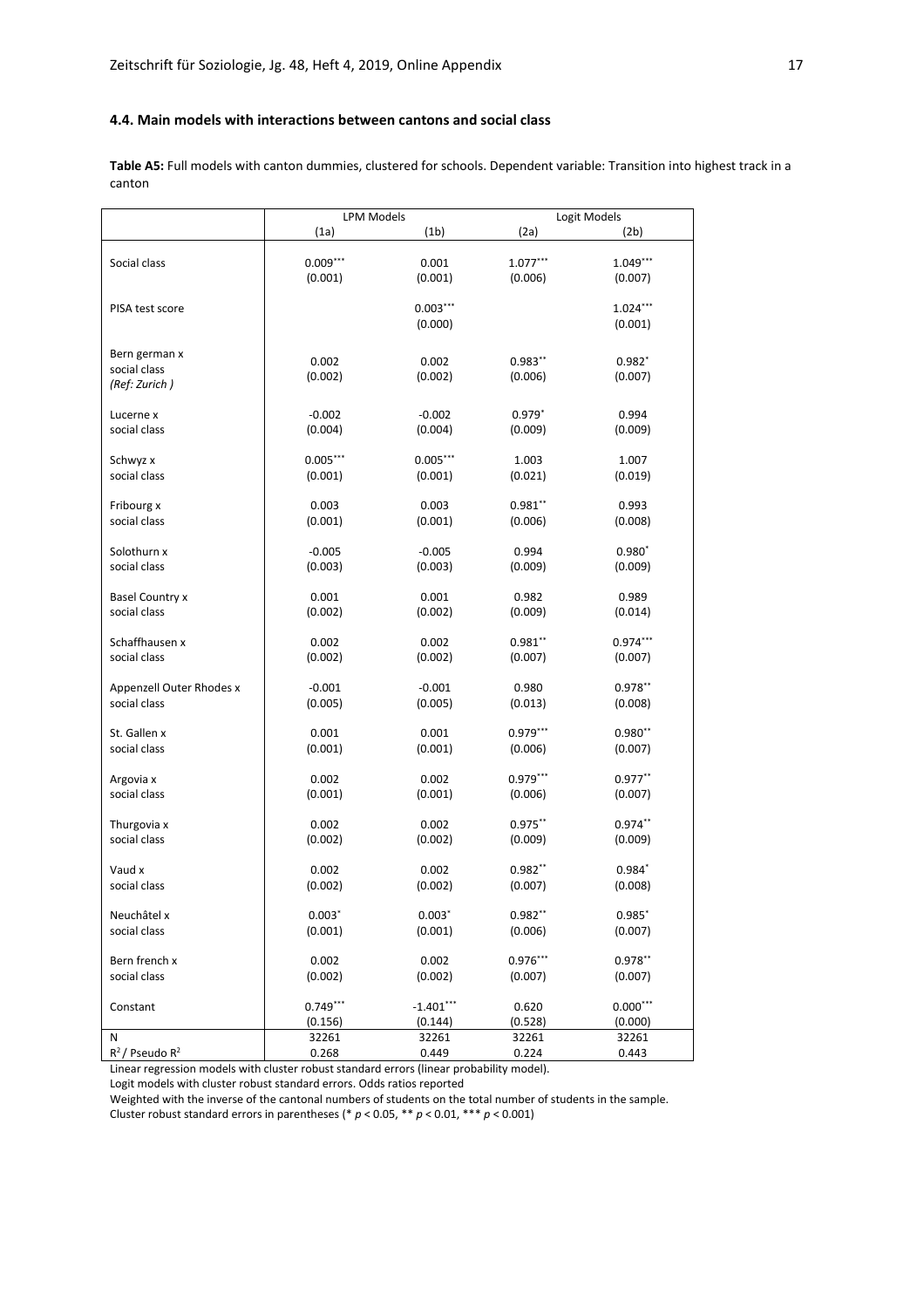## **4.5. Jackknife-type sensitivity analyses**

**Figure A6:** LPM model with education system interactions, unconditional on students' performance, based on Model 1a in Table 2

|                                                        | All<br>cantons                  | Without<br>Argovia    | Without<br>Appen-<br>zell<br>Outer<br>Rhodes | Without<br>Basel-<br>Country | Without<br>Bern<br>german<br>speaking<br>part | Without<br>Bern<br>french<br>speaking<br>part | Without<br>Fribourg   | Without<br>Lucerne    | Without<br>Neu-<br>châtel | Without<br>Schaff-<br>hausen | Without<br>Schwyz     | Without<br>Solo-<br>thurn | Without<br>St. Gallen | Without<br>Thur-<br>govia<br>old<br>system | Without<br>Thur-<br>govia<br>new<br>system | Without<br>Vaud       | Without<br>Zurich     |
|--------------------------------------------------------|---------------------------------|-----------------------|----------------------------------------------|------------------------------|-----------------------------------------------|-----------------------------------------------|-----------------------|-----------------------|---------------------------|------------------------------|-----------------------|---------------------------|-----------------------|--------------------------------------------|--------------------------------------------|-----------------------|-----------------------|
| Parental class                                         | $0.007***$<br>(0.001)           | $0.007***$<br>(0.001) | $0.007***$<br>(0.001)                        | $0.007***$<br>(0.001)        | $0.007***$<br>(0.001)                         | $0.007***$<br>(0.001)                         | $0.007***$<br>(0.001) | $0.007***$<br>(0.001) | $0.007***$<br>(0.001)     | $0.007***$<br>(0.001)        | $0.007***$<br>(0.001) | $0.008***$<br>(0.001)     | $0.007***$<br>(0.001) | $0.007***$<br>(0.001)                      | $0.007***$<br>(0.001)                      | $0.007***$<br>(0.001) | 0.004<br>(0.002)      |
| Education<br>system 2 x<br>Parental Class <sup>a</sup> | $-0.001$<br>(0.004)             | $-0.001$<br>(0.005)   | $-0.001$<br>(0.004)                          | $-0.001$<br>(0.004)          | $-0.001$<br>(0.004)                           | $-0.001$<br>(0.004)                           | $-0.001$<br>(0.004)   | $-0.001$<br>(0.004)   | $-0.001$<br>(0.004)       | $-0.001$<br>(0.004)          | $-0.001$<br>(0.004)   | $-0.001$<br>(0.005)       | $-0.001$<br>(0.004)   |                                            | $-0.001$<br>(0.004)                        | $-0.001$<br>(0.004)   | 0.003<br>(0.005)      |
| Education<br>system 3 x<br>Parental class              | $-0.001$<br>(0.003)             | $-0.001$<br>(0.003)   | $-0.001$<br>(0.003)                          | $-0.001$<br>(0.003)          | $-0.001$<br>(0.003)                           | $-0.001$<br>(0.003)                           | $-0.001$<br>(0.003)   |                       | $-0.001$<br>(0.003)       | $-0.001$<br>(0.003)          | $-0.001$<br>(0.003)   | $-0.001$<br>(0.003)       | $-0.001$<br>(0.003)   | $-0.001$<br>(0.003)                        | $-0.001$<br>(0.003)                        | $-0.001$<br>(0.003)   | 0.003<br>(0.004)      |
| Education<br>system 4 x<br>Parental class              | 0.003<br>(0.001)                | 0.002<br>(0.002)      | $0.003*$<br>(0.001)                          | $0.004***$<br>(0.001)        | $0.003*$<br>(0.001)                           | 0.003'<br>(0.001)                             | 0.003'<br>(0.001)     | 0.003'<br>(0.001)     | 0.003'<br>(0.001)         | 0.003'<br>(0.001)            | 0.003'<br>(0.001)     | 0.002<br>(0.001)          | 0.003'<br>(0.001)     | 0.003'<br>(0.001)                          | 0.003<br>(0.001)                           | $0.003***$<br>(0.001) | $0.006**$<br>(0.002)  |
| Education<br>system 5 x<br>Parental class              | $0.004$ *'<br>(0.001)           | $0.004**$<br>(0.001)  | $0.004$ **<br>(0.001)                        | $0.004*$<br>(0.001)          | $0.004$ **<br>(0.001)                         | $0.004***$<br>(0.001)                         | $0.004$ *'<br>(0.001) | $0.004$ *<br>(0.001)  | $0.004**$<br>(0.001)      | $0.004***$<br>(0.001)        | $0.004**$<br>(0.001)  | 0.003<br>(0.001)          | $0.004$ *<br>(0.001)  | $0.004**$<br>(0.001)                       | $0.004***$<br>(0.001)                      | $0.004***$<br>(0.001) | $0.007**$<br>(0.002)  |
| Education<br>system 6 x<br>Parental class              | $0.003$ <sup>*</sup><br>(0.001) | 0.003'<br>(0.001)     | $0.003**$<br>(0.001)                         | $0.003*$<br>(0.001)          | $0.003*$<br>(0.001)                           | 0.003'<br>(0.001)                             | 0.003'<br>(0.001)     | 0.003'<br>(0.001)     | 0.003'<br>(0.001)         | 0.003'<br>(0.001)            | 0.003'<br>(0.001)     | 0.002<br>(0.001)          | 0.003'<br>(0.001)     | 0.003'<br>(0.001)                          | 0.003<br>(0.001)                           | $0.003***$<br>(0.001) | $0.006**$<br>(0.002)  |
| Constant                                               | $0.780***$<br>(0.148)           | $0.826***$<br>(0.156) | $0.738***$<br>(0.147)                        | $0.786***$<br>(0.147)        | $0.799***$<br>(0.154)                         | $0.707***$<br>(0.156)                         | $0.676***$<br>(0.154) | $0.856***$<br>(0.147) | $0.654***$<br>(0.156)     | $0.774***$<br>(0.151)        | $0.740***$<br>(0.148) | $0.775***$<br>(0.153)     | $0.804***$<br>(0.156) | $0.758***$<br>(0.149)                      | $0.826***$<br>(0.151)                      | $0.789***$<br>(0.159) | $1.406***$<br>(0.140) |
| N                                                      | 32261                           | 28718                 | 32093                                        | 31329                        | 28726                                         | 30381                                         | 28528                 | 31890                 | 28172                     | 31104                        | 32145                 | 31555                     | 28694                 | 32111                                      | 30789                                      | 28376                 | 29304                 |
| $R^2$                                                  | 0.282                           | 0.291                 | 0.277                                        | 0.282                        | 0.275                                         | 0.290                                         | 0.295                 | 0.274                 | 0.291                     | 0.281                        | 0.280                 | 0.274                     | 0.276                 | 0.279                                      | 0.283                                      | 0.293                 | 0.263                 |

Fixed-effects model with cantonal-wave dummies.

Weighted with the inverse of the cantonal numbers of students on the total number of students in the sample.

Additionally controlled for: age, sex, urbanity of school

Standard errors in parentheses (\* p < 0.05, \*\* p < 0.01, \*\*\* p < 0.001)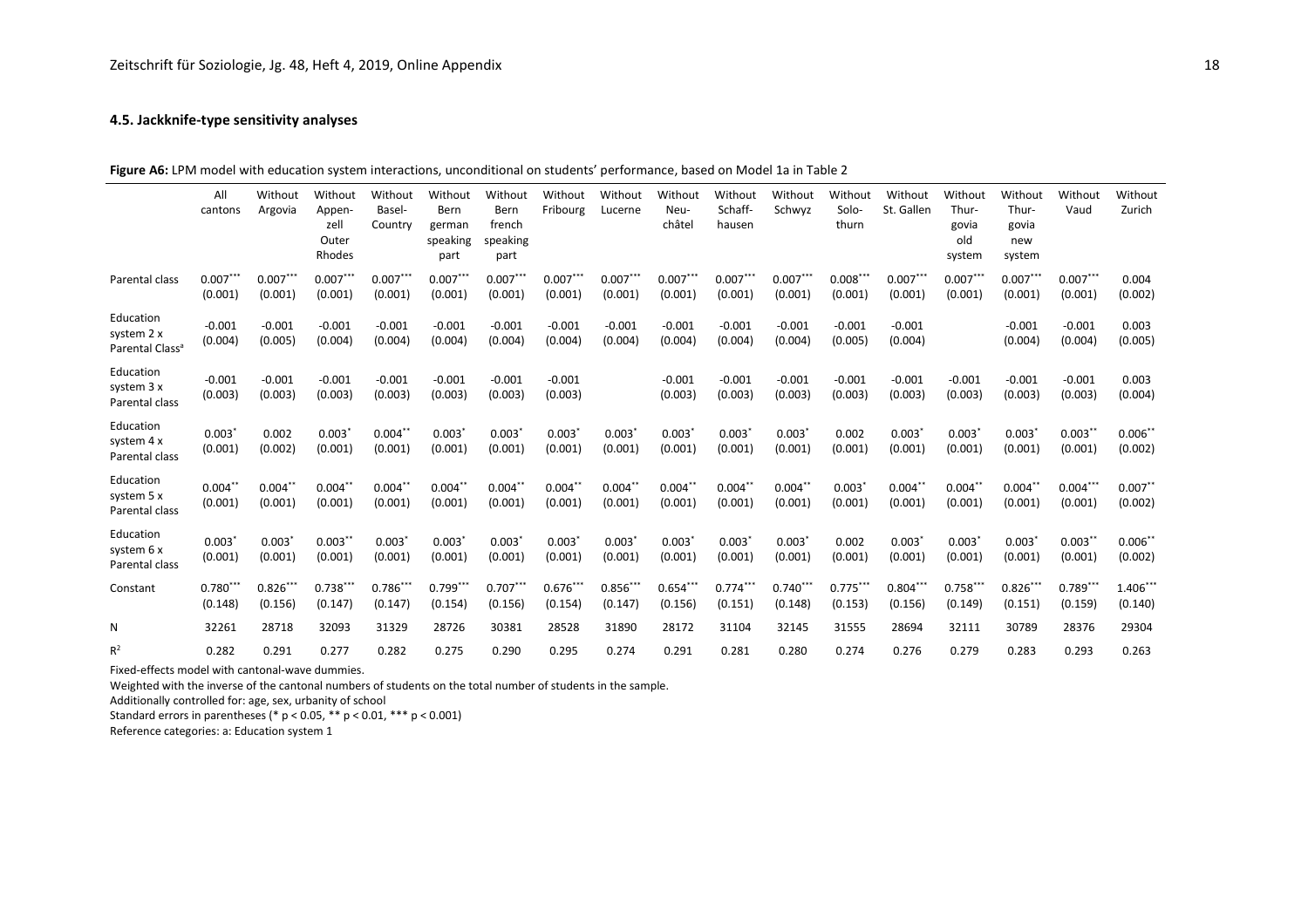|                                                        | All<br>cantons         | Without<br>Argovia     | Without<br>Appen-<br>zell<br>Outer<br>Rhodes | Without<br>Basel-<br>Country | Without<br>Bern<br>german<br>speaking<br>part | Without<br><b>Bern</b><br>french<br>speaking<br>part | Without<br>Fribourg    | Without<br>Lucerne     | Without<br>Neu-<br>châtel | Without<br>Schaff-<br>hausen | Without<br>Schwyz      | Without<br>Solo-<br>thurn | Without<br>St. Gallen  | Without<br>Thur-<br>govia<br>old<br>system | Without<br>Thur-<br>govia<br>new<br>system | Without<br>Vaud        | Without<br>Zurich      |
|--------------------------------------------------------|------------------------|------------------------|----------------------------------------------|------------------------------|-----------------------------------------------|------------------------------------------------------|------------------------|------------------------|---------------------------|------------------------------|------------------------|---------------------------|------------------------|--------------------------------------------|--------------------------------------------|------------------------|------------------------|
| Parental class                                         | 0.001<br>(0.001)       | 0.001<br>(0.001)       | 0.001<br>(0.001)                             | 0.001<br>(0.001)             | 0.001<br>(0.001)                              | 0.001<br>(0.001)                                     | 0.001<br>(0.001)       | 0.000<br>(0.001)       | 0.001<br>(0.001)          | 0.001<br>(0.001)             | 0.001<br>(0.001)       | 0.001<br>(0.001)          | 0.001<br>(0.001)       | 0.001<br>(0.001)                           | 0.001<br>(0.001)                           | 0.001<br>(0.001)       | $-0.002$<br>(0.002)    |
| PISA test score                                        | $0.003**$<br>(0.000)   | $0.003***$<br>(0.000)  | $0.003***$<br>(0.000)                        | $0.003***$<br>(0.000)        | $0.003***$<br>(0.000)                         | $0.003***$<br>(0.000)                                | $0.003***$<br>(0.000)  | $0.003***$<br>(0.000)  | $0.003***$<br>(0.000)     | $0.003***$<br>(0.000)        | $0.003***$<br>(0.000)  | $0.003***$<br>(0.000)     | $0.003***$<br>(0.000)  | $0.003***$<br>(0.000)                      | $0.003***$<br>(0.000)                      | $0.003***$<br>(0.000)  | $0.003***$<br>(0.000)  |
| Education<br>system 2 x<br>Parental Class <sup>a</sup> | 0.000<br>(0.004)       | 0.000<br>(0.004)       | 0.000<br>(0.004)                             | 0.000<br>(0.004)             | 0.000<br>(0.004)                              | 0.000<br>(0.004)                                     | 0.000<br>(0.004)       | 0.000<br>(0.004)       | 0.000<br>(0.004)          | 0.000<br>(0.004)             | 0.000<br>(0.004)       | $-0.000$<br>(0.004)       | 0.000<br>(0.004)       |                                            | 0.000<br>(0.004)                           | 0.000<br>(0.004)       | 0.002<br>(0.004)       |
| Education<br>system 3 x<br>Parental class              | 0.002<br>(0.003)       | 0.002<br>(0.003)       | 0.002<br>(0.003)                             | 0.002<br>(0.003)             | 0.002<br>(0.003)                              | 0.002<br>(0.003)                                     | 0.002<br>(0.003)       |                        | 0.002<br>(0.003)          | 0.002<br>(0.003)             | 0.002<br>(0.003)       | 0.001<br>(0.003)          | 0.002<br>(0.003)       | 0.002<br>(0.003)                           | 0.002<br>(0.003)                           | 0.002<br>(0.003)       | 0.004<br>(0.003)       |
| Education<br>system 4 x<br>Parental class              | $0.004**$<br>(0.001)   | 0.003<br>(0.002)       | $0.004$ *<br>(0.001)                         | $0.004***$<br>(0.001)        | $0.004***$<br>(0.001)                         | $0.004$ **<br>(0.001)                                | $0.004**$<br>(0.001)   | $0.004$ **<br>(0.001)  | $0.004***$<br>(0.001)     | $0.004**$<br>(0.001)         | $0.004$ *<br>(0.001)   | 0.003<br>(0.001)          | $0.004$ *<br>(0.001)   | $0.004$ *<br>(0.001)                       | $0.004$ *<br>(0.001)                       | $0.004***$<br>(0.001)  | $0.006**$<br>(0.002)   |
| Education<br>system 5 x<br>Parental class              | $0.005***$<br>(0.001)  | $0.005***$<br>(0.001)  | $0.005***$<br>(0.001)                        | $0.005***$<br>(0.001)        | $0.005***$<br>(0.001)                         | $0.006***$<br>(0.001)                                | $0.005***$<br>(0.001)  | $0.005***$<br>(0.001)  | $0.005***$<br>(0.001)     | $0.005***$<br>(0.001)        | $0.005***$<br>(0.001)  | $0.005***$<br>(0.001)     | $0.005***$<br>(0.001)  | $0.005***$<br>(0.001)                      | $0.005***$<br>(0.001)                      | $0.006***$<br>(0.001)  | $0.008***$<br>(0.002)  |
| Education<br>system 6 x<br>Parental class              | $0.004***$<br>(0.001)  | $0.004***$<br>(0.001)  | $0.004***$<br>(0.001)                        | $0.004***$<br>(0.001)        | $0.004***$<br>(0.001)                         | $0.004***$<br>(0.001)                                | $0.004***$<br>(0.001)  | $0.004***$<br>(0.001)  | $0.004***$<br>(0.001)     | $0.004***$<br>(0.001)        | $0.003**$<br>(0.001)   | $0.003**$<br>(0.001)      | $0.004***$<br>(0.001)  | $0.004***$<br>(0.001)                      | $0.004***$<br>(0.001)                      | $0.004***$<br>(0.001)  | $0.006***$<br>(0.002)  |
| Constant                                               | $-1.405***$<br>(0.132) | $-1.337***$<br>(0.140) | $-1.429***$<br>(0.133)                       | $-1.443***$<br>(0.131)       | $-1.403***$<br>(0.138)                        | $-1.423***$<br>(0.139)                               | $-1.442***$<br>(0.135) | $-1.354***$<br>(0.129) | $-1.477***$<br>(0.138)    | $-1.384***$<br>(0.135)       | $-1.452***$<br>(0.131) | $-1.427***$<br>(0.136)    | $-1.359***$<br>(0.140) | $-1.447***$<br>(0.132)                     | $-1.345***$<br>(0.135)                     | $-1.433***$<br>(0.141) | $-1.025***$<br>(0.127) |
| N                                                      | 32261                  | 28718                  | 32093                                        | 31329                        | 28726                                         | 30381                                                | 28528                  | 31890                  | 28172                     | 31104                        | 32145                  | 31555                     | 28694                  | 32111                                      | 30789                                      | 28376                  | 29304                  |
| $R^2$                                                  | 0.460                  | 0.462                  | 0.455                                        | 0.465                        | 0.455                                         | 0.466                                                | 0.472                  | 0.458                  | 0.468                     | 0.457                        | 0.460                  | 0.456                     | 0.453                  | 0.459                                      | 0.459                                      | 0.468                  | 0.454                  |

**Figure A7:** LPM model with education system interactions, conditional on students' performance, based on Model 2a in Table 2

Fixed-effects model with cantonal-wave dummies.

Weighted with the inverse of the cantonal numbers of students on the total number of students in the sample.

Additionally controlled for: age, sex, urbanity of school

Standard errors in parentheses (\* p < 0.05, \*\* p < 0.01, \*\*\* p < 0.001)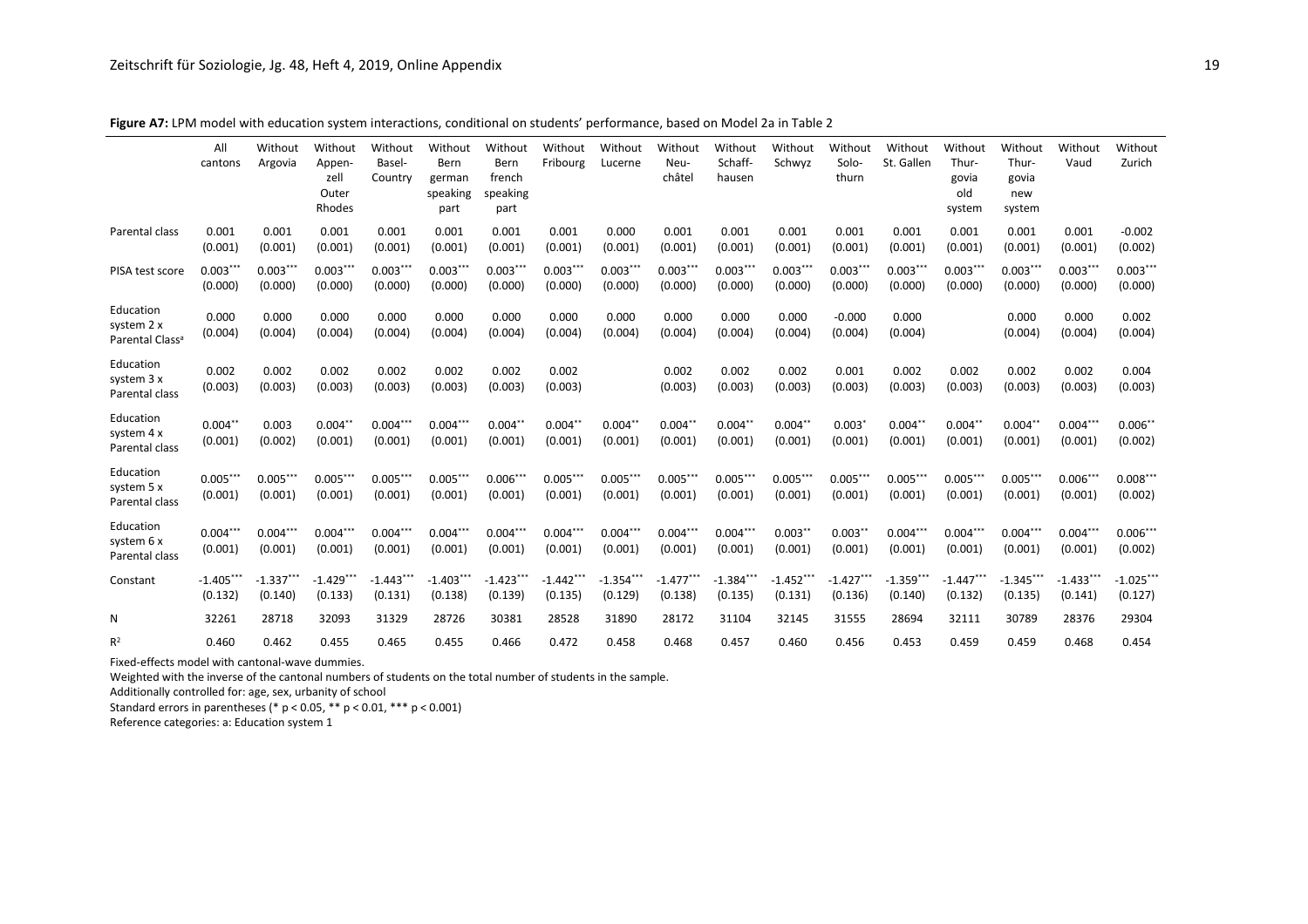|                                                        | All<br>cantons        | Without<br>Argovia         | Without<br>Appen-<br>zell<br>Outer<br>Rhodes | Without<br>Basel-<br>Country    | Without<br>Bern<br>german<br>speaking<br>part | Without<br>Bern<br>french<br>speaking<br>part | Without<br>Fribourg        | Without<br>Lucerne    | Without<br>Neu-<br>châtel | Without<br>Schaff-<br>hausen | Without<br>Schwyz     | Without<br>Solo-<br>thurn       | Without<br>St. Gallen | Without<br>Thur-<br>govia<br>old<br>system | Without<br>Thur-<br>govia<br>new<br>system | Without<br>Vaud       | Without<br>Zurich     |
|--------------------------------------------------------|-----------------------|----------------------------|----------------------------------------------|---------------------------------|-----------------------------------------------|-----------------------------------------------|----------------------------|-----------------------|---------------------------|------------------------------|-----------------------|---------------------------------|-----------------------|--------------------------------------------|--------------------------------------------|-----------------------|-----------------------|
| Parental class                                         | $1.075***$<br>(0.005) | $1.075***$<br>(0.005)      | $1.075***$<br>(0.005)                        | $1.075***$<br>(0.005)           | 1.075***<br>(0.005)                           | $1.075***$<br>(0.005)                         | $1.075***$<br>(0.005)      | $1.075***$<br>(0.005) | $1.075***$<br>(0.005)     | $1.075***$<br>(0.005)        | 1.075***<br>(0.005)   | 1.076***<br>(0.006)             | $1.075***$<br>(0.005) | 1.076***<br>(0.005)                        | $1.075***$<br>(0.005)                      | $1.075***$<br>(0.005) | $1.069***$<br>(0.007) |
| Education<br>system 2 x<br>Parental Class <sup>a</sup> | $0.973*$<br>(0.011)   | $0.974*$<br>(0.011)        | $0.973*$<br>(0.011)                          | $0.973*$<br>(0.011)             | $0.974*$<br>(0.011)                           | 0.974*<br>(0.011)                             | $0.973*$<br>(0.011)        | $0.974*$<br>(0.011)   | $0.973*$<br>(0.011)       | $0.973*$<br>(0.011)          | 0.973<br>(0.011)      | $0.973*$<br>(0.011)             | $0.974*$<br>(0.011)   |                                            | $0.973*$<br>(0.011)                        | 0.974<br>(0.011)      | 0.979<br>(0.012)      |
| Education<br>system 3 x<br>Parental class              | $0.980*$<br>(0.008)   | $0.980^{\circ}$<br>(0.008) | 0.980<br>(0.008)                             | $0.981$ <sup>*</sup><br>(0.008) | $0.980*$<br>(0.008)                           | $0.981$ <sup>*</sup><br>(0.008)               | $0.980^{\circ}$<br>(0.008) |                       | 0.981'<br>(0.008)         | $0.980*$<br>(0.008)          | 0.980<br>(0.008)      | $0.979$ <sup>*</sup><br>(0.009) | 0.980<br>(0.008)      | $0.980*$<br>(0.008)                        | $0.980^{*}$<br>(0.008)                     | 0.981'<br>(0.008)     | 0.986<br>(0.010)      |
| Education<br>system 4 x<br>Parental class              | $0.981***$<br>(0.005) | $0.981$ *<br>(0.007)       | $0.981***$<br>(0.005)                        | $0.979***$<br>(0.005)           | $0.981***$<br>(0.005)                         | $0.981***$<br>(0.005)                         | $0.981***$<br>(0.005)      | $0.981***$<br>(0.005) | $0.981***$<br>(0.005)     | $0.981***$<br>(0.005)        | $0.981***$<br>(0.005) | $0.980***$<br>(0.006)           | $0.981***$<br>(0.005) | $0.981***$<br>(0.005)                      | $0.981***$<br>(0.005)                      | $0.981***$<br>(0.005) | 0.986<br>(0.007)      |
| Education<br>system 5 x<br>Parental class              | $0.982***$<br>(0.005) | $0.982***$<br>(0.005)      | $0.983***$<br>(0.005)                        | $0.983***$<br>(0.005)           | $0.982***$<br>(0.005)                         | $0.983**$<br>(0.005)                          | $0.982**$<br>(0.005)       | $0.982***$<br>(0.005) | $0.982**$<br>(0.005)      | $0.982***$<br>(0.005)        | $0.982***$<br>(0.005) | $0.981**$<br>(0.006)            | $0.982***$<br>(0.005) | $0.982***$<br>(0.005)                      | $0.982***$<br>(0.005)                      | $0.983***$<br>(0.005) | 0.987<br>(0.007)      |
| Education<br>system 6 x<br>Parental class              | $0.984**$<br>(0.005)  | $0.984**$<br>(0.005)       | $0.984**$<br>(0.005)                         | $0.984**$<br>(0.005)            | $0.984**$<br>(0.006)                          | $0.984**$<br>(0.005)                          | $0.984**$<br>(0.005)       | $0.984**$<br>(0.005)  | $0.984$ *<br>(0.005)      | $0.984**$<br>(0.005)         | $0.982***$<br>(0.005) | $0.983**$<br>(0.006)            | $0.985$ *<br>(0.005)  | $0.984**$<br>(0.005)                       | $0.984**$<br>(0.005)                       | $0.985***$<br>(0.005) | 0.990<br>(0.007)      |
| Constant                                               | 0.130<br>(0.166)      | 0.198<br>(0.260)           | 0.103<br>(0.131)                             | 0.133<br>(0.169)                | 0.142<br>(0.185)                              | 0.090<br>(0.118)                              | 0.080<br>(0.106)           | 0.182<br>(0.229)      | 0.069'<br>(0.091)         | 0.129<br>(0.166)             | 0.104<br>(0.132)      | 0.133<br>(0.171)                | 0.150<br>(0.196)      | 0.111<br>(0.143)                           | 0.172<br>(0.223)                           | 0.125<br>(0.175)      | 142.01**<br>(105.95)  |
| N                                                      | 32261                 | 28718                      | 32093                                        | 31329                           | 28726                                         | 30381                                         | 28528                      | 31890                 | 28172                     | 31104                        | 32145                 | 31555                           | 28694                 | 32111                                      | 30789                                      | 28376                 | 29304                 |
| McFadden's<br>Pseudo R <sup>2</sup>                    | 0.239                 | 0.249                      | 0.236                                        | 0.240                           | 0.235                                         | 0.248                                         | 0.252                      | 0.233                 | 0.249                     | 0.240                        | 0.238                 | 0.232                           | 0.236                 | 0.237                                      | 0.241                                      | 0.250                 | 0.218                 |

**Figure A8:** Logit model with education system interactions, unconditional on students' performance, based on Model 1b in Table 2, OR reported

Fixed-effects model with cantonal-wave dummies.

Weighted with the inverse of the cantonal numbers of students on the total number of students in the sample.

Additionally controlled for: age, sex, urbanity of school

Standard errors in parentheses (\* p < 0.05, \*\* p < 0.01, \*\*\* p < 0.001)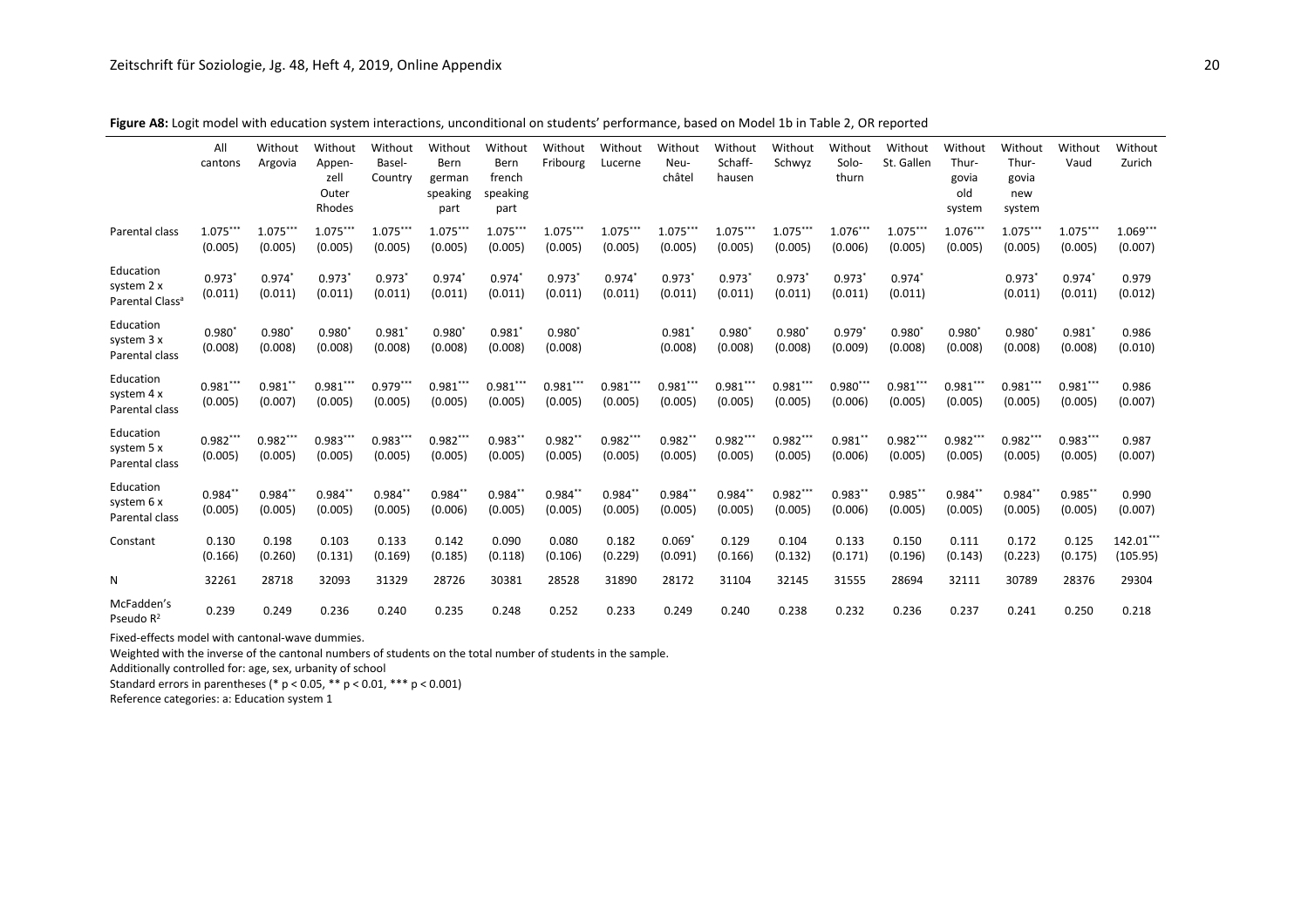|                                                        | All<br>cantons        | Without<br>Argovia     | Without<br>Appen-<br>zell<br>Outer<br>Rhodes | Without<br>Basel-<br>Country | Without<br>Bern<br>german<br>speaking<br>part | Without<br>Bern<br>french<br>speaking<br>part | Without<br>Fribourg   | Without<br>Lucerne    | Without<br>Neu-<br>châtel | Without<br>Schaff-<br>hausen | Without<br>Schwyz     | Without<br>Solo-<br>thurn | Without<br>St. Gallen | Without<br>Thur-<br>govia<br>old<br>system | Without<br>Thur-<br>govia<br>new<br>system | Without<br>Vaud        | Without<br>Zurich     |
|--------------------------------------------------------|-----------------------|------------------------|----------------------------------------------|------------------------------|-----------------------------------------------|-----------------------------------------------|-----------------------|-----------------------|---------------------------|------------------------------|-----------------------|---------------------------|-----------------------|--------------------------------------------|--------------------------------------------|------------------------|-----------------------|
| Parental class                                         | $1.046**$<br>(0.006)  | 1.046***<br>(0.006)    | $1.046***$<br>(0.006)                        | $1.046***$<br>(0.006)        | $1.046***$<br>(0.006)                         | $1.046***$<br>(0.006)                         | $1.046***$<br>(0.006) | $1.046***$<br>(0.006) | $1.046***$<br>(0.006)     | $1.046***$<br>(0.006)        | $1.046***$<br>(0.006) | $1.049***$<br>(0.007)     | 1.046***<br>(0.006)   | 1.046***<br>(0.006)                        | $1.046***$<br>(0.006)                      | $1.045***$<br>(0.006)  | $1.027***$<br>(0.006) |
| PISA test score                                        | $1.025***$<br>(0.001) | $1.025***$<br>(0.001)  | $1.025***$<br>(0.001)                        | $1.026***$<br>(0.001)        | $1.025***$<br>(0.001)                         | $1.025***$<br>(0.001)                         | $1.025***$<br>(0.001) | $1.025***$<br>(0.001) | $1.025***$<br>(0.001)     | $1.025***$<br>(0.001)        | $1.025***$<br>(0.001) | $1.025***$<br>(0.001)     | $1.025***$<br>(0.001) | $1.025***$<br>(0.001)                      | $1.025***$<br>(0.001)                      | $1.025***$<br>(0.001)  | $1.025***$<br>(0.001) |
| Education<br>system 2 x<br>Parental Class <sup>a</sup> | 0.984<br>(0.008)      | 0.984<br>(0.008)       | $0.984*$<br>(0.008)                          | 0.984<br>(0.008)             | 0.984<br>(0.008)                              | 0.984<br>(0.008)                              | 0.984<br>(0.008)      | 0.984<br>(0.008)      | 0.984<br>(0.008)          | 0.984<br>(0.008)             | 0.984<br>(0.008)      | $0.981*$<br>(0.009)       | $0.984*$<br>(0.008)   |                                            | 0.984<br>(0.008)                           | 0.986<br>(0.008)       | 1.002<br>(0.008)      |
| Education<br>system 3 x<br>Parental class              | 0.996<br>(0.010)      | 0.996<br>(0.009)       | 0.996<br>(0.010)                             | 0.997<br>(0.010)             | 0.997<br>(0.010)                              | 0.996<br>(0.010)                              | 0.996<br>(0.010)      |                       | 0.997<br>(0.010)          | 0.996<br>(0.009)             | 0.996<br>(0.010)      | 0.993<br>(0.010)          | 0.996<br>(0.009)      | 0.996<br>(0.009)                           | 0.996<br>(0.009)                           | 0.998<br>(0.009)       | 1.014<br>(0.010)      |
| Education<br>system 4 x<br>Parental class              | $0.983*$<br>(0.007)   | 0.986<br>(0.009)       | $0.983*$<br>(0.007)                          | $0.982*$<br>(0.007)          | $0.983*$<br>(0.007)                           | 0.983<br>(0.007)                              | 0.983'<br>(0.007)     | $0.983*$<br>(0.007)   | $0.983*$<br>(0.007)       | 0.983'<br>(0.007)            | 0.983'<br>(0.007)     | $0.980**$<br>(0.007)      | 0.983'<br>(0.007)     | $0.983*$<br>(0.007)                        | $0.983*$<br>(0.007)                        | 0.984<br>(0.007)       | 1.001<br>(0.007)      |
| Education<br>system 5 x<br>Parental class              | 0.990<br>(0.006)      | 0.989<br>(0.006)       | 0.990<br>(0.006)                             | 0.990<br>(0.006)             | 0.990<br>(0.006)                              | 0.991<br>(0.006)                              | 0.986<br>(0.006)      | 0.990<br>(0.006)      | 0.990<br>(0.007)          | 0.990<br>(0.006)             | 0.990<br>(0.006)      | 0.987<br>(0.007)          | 0.990<br>(0.006)      | 0.989<br>(0.006)                           | 0.990<br>(0.006)                           | 0.992<br>(0.007)       | 1.007<br>(0.007)      |
| Education<br>system 6 x<br>Parental class              | $0.985*$<br>(0.006)   | 0.985<br>(0.006)       | $0.985*$<br>(0.006)                          | $0.985*$<br>(0.006)          | $0.985*$<br>(0.007)                           | $0.985$ <sup>*</sup><br>(0.006)               | 0.985<br>(0.006)      | $0.985*$<br>(0.006)   | $0.985*$<br>(0.006)       | 0.987<br>(0.006)             | $0.983**$<br>(0.006)  | $0.982*$<br>(0.007)       | 0.985<br>(0.007)      | $0.985*$<br>(0.006)                        | $0.986*$<br>(0.006)                        | 0.986<br>(0.006)       | 1.003<br>(0.007)      |
| Constant                                               | $0.780***$<br>(0.148) | $-1.405***$<br>(0.132) | $0.826***$<br>(0.156)                        | $-1.337***$<br>(0.140)       | $0.738***$<br>(0.147)                         | $-1.429***$<br>(0.133)                        | $0.786***$<br>(0.147) | $-1.443**$<br>(0.131) | $0.799***$<br>(0.154)     | $-1.403**$<br>(0.138)        | $0.707***$<br>(0.156) | $-1.423***$<br>(0.139)    | $0.676***$<br>(0.154) | $-1.442***$<br>(0.135)                     | $0.856***$<br>(0.147)                      | $-1.354***$<br>(0.129) | $0.654***$<br>(0.156) |
| Ν                                                      | 32261                 | 28718                  | 32093                                        | 31329                        | 28726                                         | 30381                                         | 28528                 | 31890                 | 28172                     | 31104                        | 32145                 | 31555                     | 28694                 | 32111                                      | 30789                                      | 28376                  | 29304                 |
| McFadden's<br>Pseudo $R^2$                             | 0.460                 | 0.462                  | 0.454                                        | 0.466                        | 0.457                                         | 0.467                                         | 0.473                 | 0.455                 | 0.470                     | 0.457                        | 0.459                 | 0.454                     | 0.455                 | 0.457                                      | 0.459                                      | 0.469                  | 0.443                 |

**Figure A9:** Logit model with education system interactions, conditional on students' performance, based on Model 2b in Table 2, OR reported

Fixed-effects model with cantonal-wave dummies.

Weighted with the inverse of the cantonal numbers of students on the total number of students in the sample.

Additionally controlled for: age, sex, urbanity of school

Standard errors in parentheses (\* p < 0.05, \*\* p < 0.01, \*\*\* p < 0.001)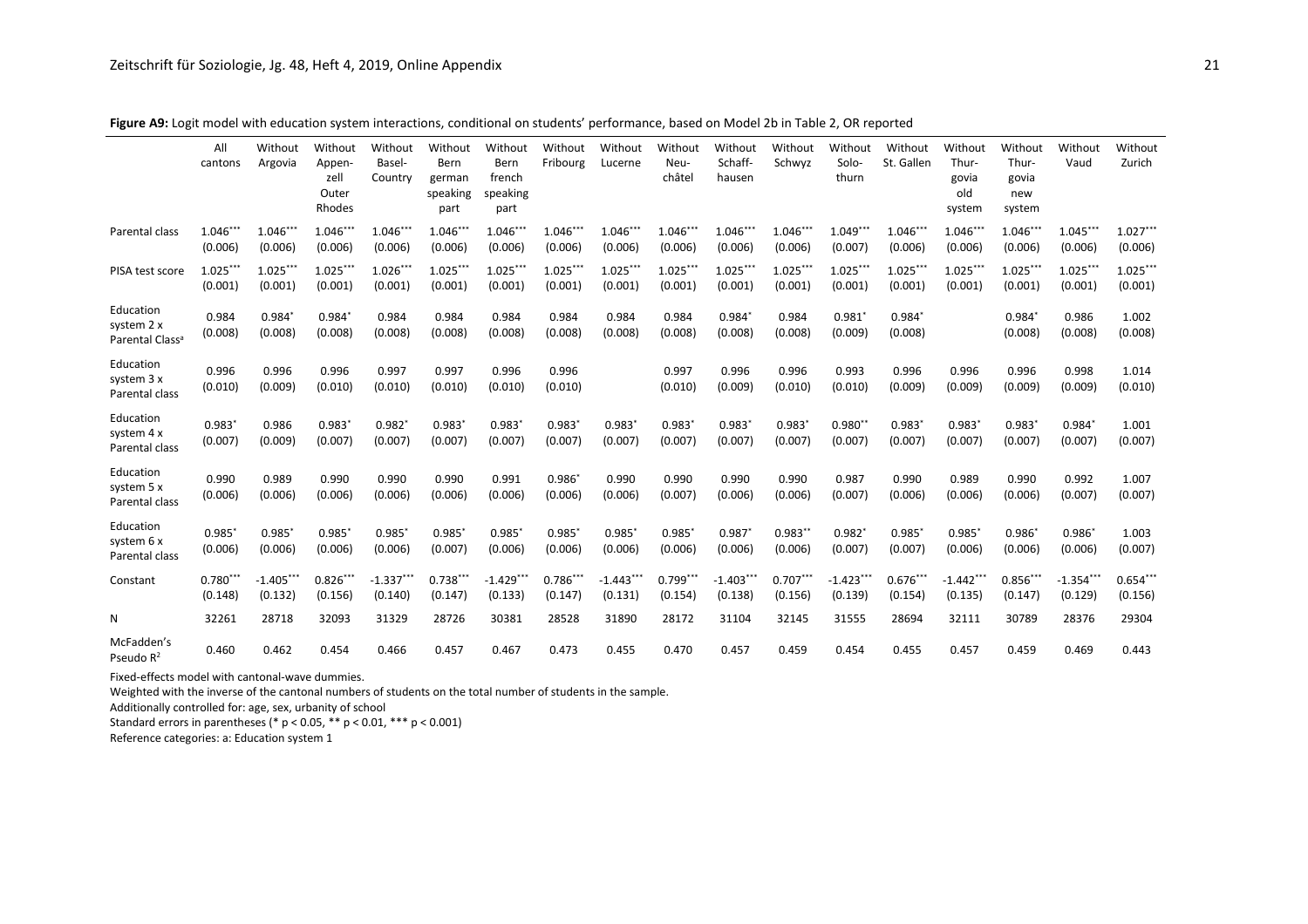|                                                            | All<br>cantons        | Without<br>Argovia    | Without<br>Appen-<br>zell<br>Outer<br>Rhodes | Without<br>Basel-<br>Country | Without<br>Bern<br>german<br>speaking<br>part | Without<br>Bern<br>french<br>speaking<br>part | Without<br>Fribourg   | Without<br>Lucerne     | Without<br>Neu-<br>châtel | Without<br>Schaff-<br>hausen | Without<br>Schwyz     | Without<br>Solo-<br>thurn | Without<br>St. Gallen | Without<br>Thur-<br>govia<br>old<br>system | Without<br>Thur-<br>govia<br>new<br>system | Without<br>Vaud       | Without<br>Zurich     |
|------------------------------------------------------------|-----------------------|-----------------------|----------------------------------------------|------------------------------|-----------------------------------------------|-----------------------------------------------|-----------------------|------------------------|---------------------------|------------------------------|-----------------------|---------------------------|-----------------------|--------------------------------------------|--------------------------------------------|-----------------------|-----------------------|
| Parental class                                             | $0.010***$<br>(0.001) | $0.009***$<br>(0.001) | $0.010***$<br>(0.001)                        | $0.010***$<br>(0.001)        | $0.010***$<br>(0.001)                         | $0.010***$<br>(0.001)                         | $0.010***$<br>(0.001) | $0.009***$<br>(0.001)  | $0.010***$<br>(0.001)     | $0.010***$<br>(0.001)        | $0.009***$<br>(0.001) | $0.010***$<br>(0.001)     | $0.010***$<br>(0.001) | $0.010***$<br>(0.001)                      | $0.010***$<br>(0.001)                      | $0.010***$<br>(0.001) | $0.010***$<br>(0.001) |
| Number of<br>Tracks x<br><b>Parental Class</b>             | 0.000<br>(0.001)      | 0.000<br>(0.001)      | 0.000<br>(0.001)                             | 0.000<br>(0.001)             | 0.000<br>(0.001)                              | 0.000<br>(0.001)                              | 0.000<br>(0.001)      | 0.001<br>(0.001)       | 0.000<br>(0.001)          | 0.000<br>(0.001)             | 0.001<br>(0.001)      | 0.000<br>(0.001)          | 0.000<br>(0.001)      | 0.000<br>(0.001)                           | 0.000<br>(0.001)                           | 0.000<br>(0.001)      | 0.000<br>(0.001)      |
| Late start of<br>tracking x<br>Parental Class <sup>a</sup> | 0.001<br>(0.001)      | 0.002<br>(0.001)      | 0.001<br>(0.001)                             | 0.001<br>(0.001)             | 0.001<br>(0.001)                              | 0.001<br>(0.001)                              | 0.001<br>(0.001)      | 0.001<br>(0.001)       | 0.001<br>(0.001)          | 0.001<br>(0.001)             | 0.001<br>(0.001)      | 0.000<br>(0.001)          | 0.001<br>(0.001)      | 0.001<br>(0.001)                           | 0.001<br>(0.001)                           | 0.001<br>(0.001)      | 0.000<br>(0.001)      |
| Stand. Test x<br>Parental Class <sup>b</sup>               | $-0.004'$<br>(0.002)  | $-0.004"$<br>(0.002)  | $-0.004'$<br>(0.002)                         | $-0.004*$<br>(0.002)         | $-0.004$ <sup>*</sup><br>(0.002)              | $-0.004$<br>(0.002)                           | $-0.003$<br>(0.002)   | $-0.005***$<br>(0.002) | $-0.003$<br>(0.002)       | $-0.004$<br>(0.002)          | $-0.004$<br>(0.002)   | $-0.003$<br>(0.002)       | $-0.004$<br>(0.002)   | $-0.004$<br>(0.001)                        | $-0.004$<br>(0.002)                        | $-0.004$<br>(0.002)   | $-0.005$<br>(0.003)   |
| Constant                                                   | $0.789***$<br>(0.148) | $0.830***$<br>(0.155) | $0.750***$<br>(0.147)                        | $0.798***$<br>(0.146)        | $0.809***$<br>(0.154)                         | $0.715***$<br>(0.156)                         | $0.689***$<br>(0.155) | $0.844***$<br>(0.146)  | $0.667***$<br>(0.156)     | $0.785***$<br>(0.151)        | $0.748**$<br>(0.147)  | $0.801***$<br>(0.152)     | $0.817***$<br>(0.156) | $0.764***$<br>(0.150)                      | $0.836***$<br>(0.151)                      | $0.801***$<br>(0.158) | $1.417***$<br>(0.139) |
| N                                                          | 32261                 | 28718                 | 32093                                        | 31329                        | 28726                                         | 30381                                         | 28528                 | 31890                  | 28172                     | 31104                        | 32145                 | 31555                     | 28694                 | 32111                                      | 30789                                      | 28376                 | 29304                 |
| $R^2$                                                      | 0.281                 | 0.290                 | 0.276                                        | 0.281                        | 0.275                                         | 0.290                                         | 0.294                 | 0.274                  | 0.291                     | 0.281                        | 0.279                 | 0.274                     | 0.275                 | 0.278                                      | 0.282                                      | 0.292                 | 0.262                 |

**Figure A10:** LPM model with educational institutions interactions, unconditional on students' performance, based on Model 1b in Table 3

Fixed-effects model with cantonal-wave dummies.

Weighted with the inverse of the cantonal numbers of students on the total number of students in the sample.

Additionally controlled for: age, sex, urbanity of school

Standard errors in parentheses (\* p < 0.05, \*\* p < 0.01, \*\*\* p < 0.001)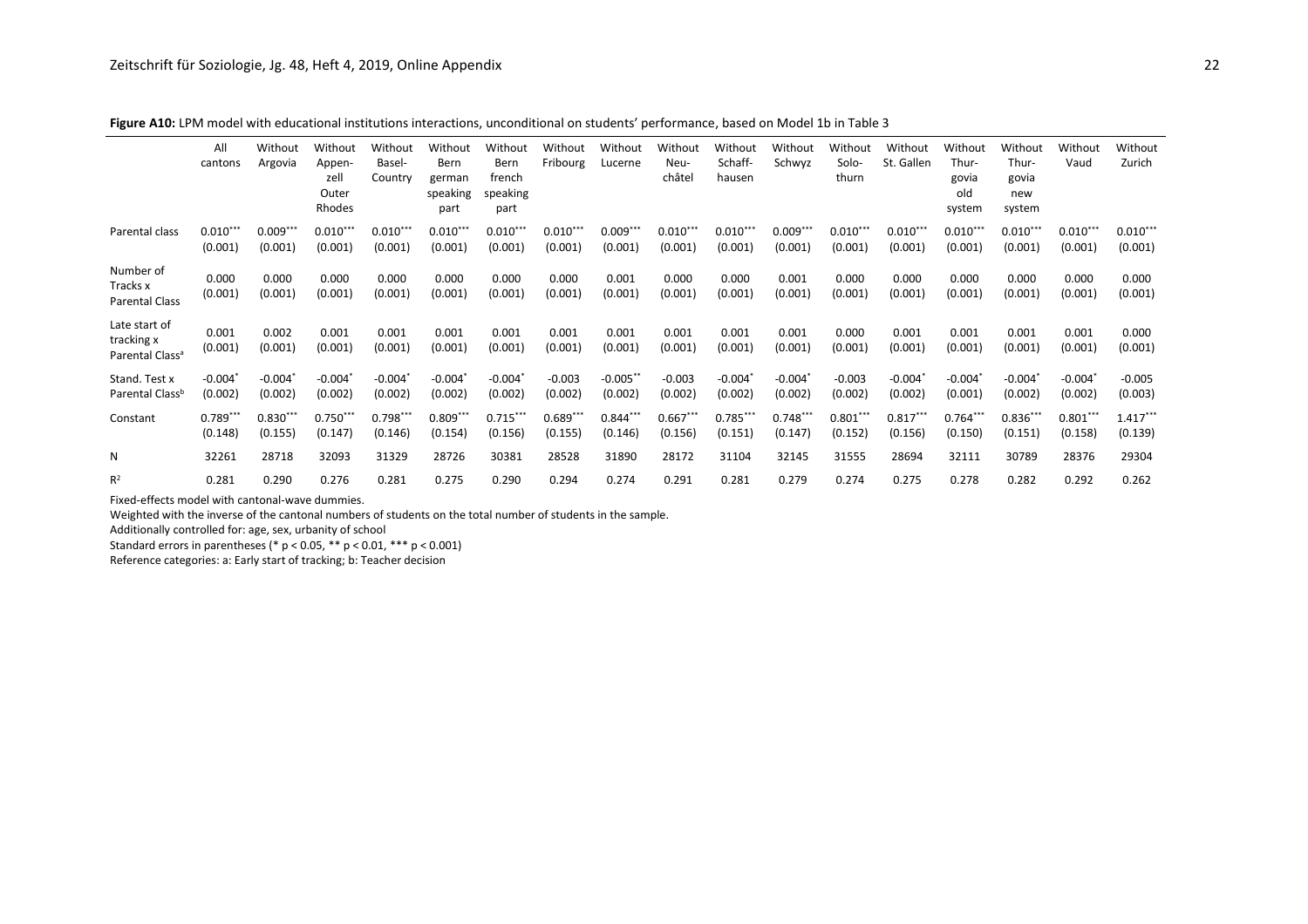|                                                            | All<br>cantons         | Without<br>Argovia     | Without<br>Appen-<br>zell<br>Outer<br>Rhodes | Without<br>Basel-<br>Country | Without<br>Bern<br>german<br>speaking<br>part | Without<br>Bern<br>french<br>speaking<br>part | Without<br>Fribourg    | Without<br>Lucerne     | Without<br>Neu-<br>châtel       | Without<br>Schaff-<br>hausen | Without<br>Schwyz      | Without<br>Solo-<br>thurn | Without<br>St. Gallen  | Without<br>Thur-<br>govia<br>old<br>system | Without<br>Thur-<br>govia<br>new<br>system | Without<br>Vaud        | Without<br>Zurich      |
|------------------------------------------------------------|------------------------|------------------------|----------------------------------------------|------------------------------|-----------------------------------------------|-----------------------------------------------|------------------------|------------------------|---------------------------------|------------------------------|------------------------|---------------------------|------------------------|--------------------------------------------|--------------------------------------------|------------------------|------------------------|
| Parental class                                             | $0.003**$<br>(0.001)   | 0.002<br>(0.001)       | $0.003***$<br>(0.001)                        | $0.003***$<br>(0.001)        | $0.003***$<br>(0.001)                         | $0.003**$<br>(0.001)                          | $0.003***$<br>(0.001)  | $0.002**$<br>(0.001)   | $0.003***$<br>(0.001)           | $0.003***$<br>(0.001)        | $0.002**$<br>(0.001)   | $0.003**$<br>(0.001)      | $0.003**$<br>(0.001)   | $0.003**$<br>(0.001)                       | $0.003***$<br>(0.001)                      | $0.003**$<br>(0.001)   | $0.002**$<br>(0.001)   |
| PISA test score                                            | $0.003***$<br>(0.000)  | $0.003***$<br>(0.000)  | $0.003***$<br>(0.000)                        | $0.003***$<br>(0.000)        | $0.003***$<br>(0.000)                         | $0.003***$<br>(0.000)                         | $0.003***$<br>(0.000)  | $0.003***$<br>(0.000)  | $0.003***$<br>(0.000)           | $0.003***$<br>(0.000)        | $0.003**$<br>(0.000)   | $0.003***$<br>(0.000)     | $0.003***$<br>(0.000)  | $0.003***$<br>(0.000)                      | $0.003***$<br>(0.000)                      | $0.003***$<br>(0.000)  | $0.003***$<br>(0.000)  |
| Number of<br>Tracks x<br><b>Parental Class</b>             | 0.001'<br>(0.001)      | 0.001<br>(0.001)       | $0.001*$<br>(0.001)                          | $0.001*$<br>(0.001)          | 0.001<br>(0.001)                              | 0.001<br>(0.001)                              | 0.001<br>(0.001)       | $0.002**$<br>(0.001)   | 0.001<br>(0.001)                | 0.001<br>(0.001)             | 0.002<br>(0.001)       | 0.001<br>(0.001)          | 0.001<br>(0.001)       | 0.001<br>(0.001)                           | 0.001'<br>(0.001)                          | 0.001"<br>(0.001)      | $0.001*$<br>(0.001)    |
| Late start of<br>tracking x<br>Parental Class <sup>b</sup> | $0.002*$<br>(0.001)    | 0.003<br>(0.001)       | $0.002*$<br>(0.001)                          | $0.001*$<br>(0.001)          | $0.002*$<br>(0.001)                           | $0.002*$<br>(0.001)                           | 0.001<br>(0.001)       | $0.002**$<br>(0.001)   | $0.002$ <sup>*</sup><br>(0.001) | $0.002*$<br>(0.001)          | $0.002*$<br>(0.001)    | $0.002*$<br>(0.001)       | $0.002*$<br>(0.001)    | $0.002*$<br>(0.001)                        | $0.002*$<br>(0.001)                        | $0.002*$<br>(0.001)    | $0.002*$<br>(0.001)    |
| Stand. Test x<br>Parental Class                            | $-0.006***$<br>(0.001) | $-0.006***$<br>(0.001) | $-0.006***$<br>(0.001)                       | $-0.006***$<br>(0.001)       | $-0.006***$<br>(0.001)                        | $-0.006***$<br>(0.001)                        | $-0.005***$<br>(0.001) | $-0.007***$<br>(0.001) | $-0.006***$<br>(0.001)          | $-0.006***$<br>(0.001)       | $-0.006***$<br>(0.001) | $-0.006***$<br>(0.002)    | $-0.006***$<br>(0.001) | $-0.006***$<br>(0.001)                     | $-0.006***$<br>(0.001)                     | $-0.006***$<br>(0.002) | $-0.006$ **<br>(0.002) |
| Constant                                                   | $-1.424$<br>(0.136)    | $-1.360**$<br>(0.145)  | $-1.446***$<br>(0.137)                       | $-1.459***$<br>(0.136)       | $-1.421$<br>(0.143)                           | $-1.443***$<br>(0.143)                        | $-1.454***$<br>(0.140) | $-1.388***$<br>(0.131) | $-1.491**$<br>(0.142)           | $-1.401**$<br>(0.139)        | $-1.473***$<br>(0.135) | $-1.427***$<br>(0.140)    | $-1.375***$<br>(0.144) | $-1.456***$<br>(0.134)                     | $-1.363***$<br>(0.139)                     | $-1.452**$<br>(0.145)  | $-1.018***$<br>(0.128) |
| N                                                          | 32261                  | 28718                  | 32093                                        | 31329                        | 28726                                         | 30381                                         | 28528                  | 31890                  | 28172                           | 31104                        | 32145                  | 31555                     | 28694                  | 32111                                      | 30789                                      | 28376                  | 29304                  |
| $R^2$                                                      | 0.460                  | 0.461                  | 0.454                                        | 0.464                        | 0.455                                         | 0.466                                         | 0.472                  | 0.458                  | 0.468                           | 0.457                        | 0.459                  | 0.456                     | 0.453                  | 0.459                                      | 0.459                                      | 0.467                  | 0.454                  |

**Figure A11:** LPM model with educational institutions interactions, conditional on students' performance, based on Model 1a in Table 3

Fixed-effects model with cantonal-wave dummies.

Weighted with the inverse of the cantonal numbers of students on the total number of students in the sample.

Additionally controlled for: age, sex, urbanity of school

Standard errors in parentheses (\* p < 0.05, \*\* p < 0.01, \*\*\* p < 0.001)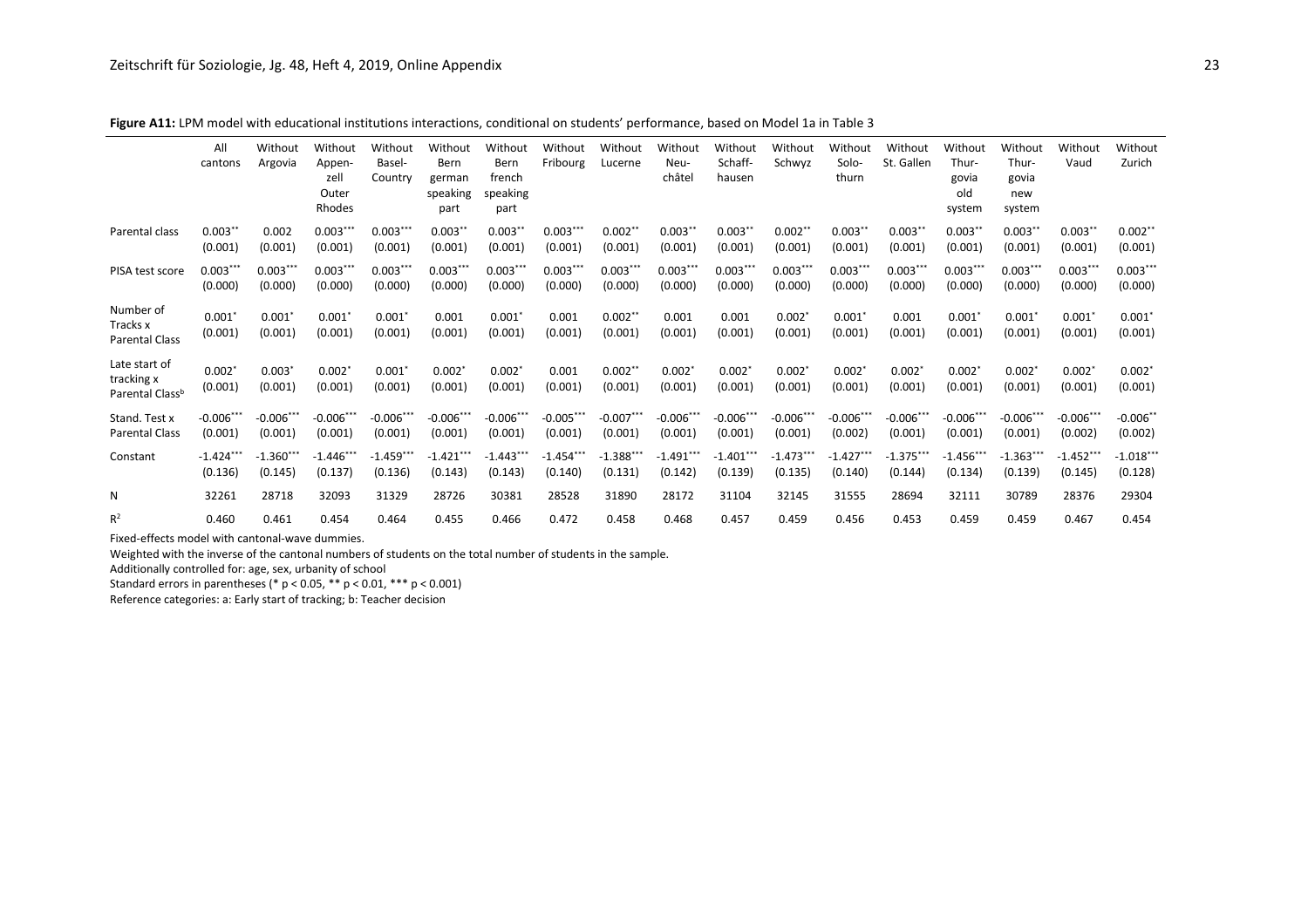|                                                            | All<br>cantons   | Without<br>Argovia    | Without<br>Appen-<br>zell<br>Outer<br>Rhodes | Without<br>Basel-<br>Country | Without<br>Bern<br>german<br>speaking<br>part | Without<br>Bern<br>french<br>speaking<br>part | Without<br>Fribourg   | Without<br>Lucerne    | Without<br>Neu-<br>châtel | Without<br>Schaff-<br>hausen | Without<br>Schwyz    | Without<br>Solo-<br>thurn | Without<br>St. Gallen | Without<br>Thur-<br>govia<br>old<br>system | Without<br>Thur-<br>govia<br>new<br>system | Without<br>Vaud       | Without<br>Zurich    |
|------------------------------------------------------------|------------------|-----------------------|----------------------------------------------|------------------------------|-----------------------------------------------|-----------------------------------------------|-----------------------|-----------------------|---------------------------|------------------------------|----------------------|---------------------------|-----------------------|--------------------------------------------|--------------------------------------------|-----------------------|----------------------|
| Parental class                                             | 1.053<br>(0.005) | $1.053***$<br>(0.007) | $1.053***$<br>(0.005)                        | 1.051<br>(0.005)             | $1.053***$<br>(0.005)                         | $1.052***$<br>(0.005)                         | $1.053***$<br>(0.005) | $1.053***$<br>(0.005) | $1.053***$<br>(0.005)     | $1.053***$<br>(0.005)        | $1.051**$<br>(0.004) | 1.053***<br>(0.005)       | 1.054***<br>(0.005)   | $1.055***$<br>(0.005)                      | $1.053***$<br>(0.005)                      | $1.056***$<br>(0.005) | 1.056***<br>(0.005)  |
| Number of<br>Tracks x<br><b>Parental Class</b>             | 1.001<br>(0.003) | 1.001<br>(0.003)      | 1.001<br>(0.003)                             | 1.001<br>(0.003)             | 1.001<br>(0.004)                              | 1.002<br>(0.003)                              | 1.001<br>(0.003)      | 1.001<br>(0.003)      | 1.001<br>(0.004)          | 1.000<br>(0.003)             | 1.002<br>(0.003)     | 1.001<br>(0.003)          | 1.000<br>(0.004)      | 0.998<br>(0.003)                           | 1.000<br>(0.003)                           | 1.000<br>(0.003)      | 0.998<br>(0.003)     |
| Late start of<br>tracking x<br>Parental Class <sup>a</sup> | 1.004<br>(0.004) | 1.004<br>(0.006)      | 1.004<br>(0.004)                             | 1.005<br>(0.004)             | 1.004<br>(0.004)                              | 1.005<br>(0.004)                              | 1.004<br>(0.004)      | 1.004<br>(0.004)      | 1.004<br>(0.004)          | 1.004<br>(0.004)             | 1.004<br>(0.004)     | 1.004<br>(0.004)          | 1.004<br>(0.004)      | 1.003<br>(0.004)                           | 1.004<br>(0.004)                           | 1.001<br>(0.004)      | 1.002<br>(0.004)     |
| Stand. Test x<br>Parental Class <sup>b</sup>               | 1.009<br>(0.008) | 1.009<br>(0.009)      | 1.009<br>(0.009)                             | 1.009<br>(0.008)             | 1.009<br>(0.009)                              | 1.007<br>(0.009)                              | 1.008<br>(0.009)      | 1.009<br>(0.009)      | 1.009<br>(0.009)          | 1.009<br>(0.009)             | 1.008<br>(0.008)     | 1.009<br>(0.009)          | 1.010<br>(0.009)      | $1.020$ *'<br>(0.007)                      | 1.009<br>(0.009)                           | 1.010<br>(0.009)      | 0.997<br>(0.010)     |
| Constant                                                   | 0.217<br>(0.288) | 0.331<br>(0.450)      | 0.173<br>(0.228)                             | 0.219<br>(0.289)             | 0.235<br>(0.318)                              | 0.146<br>(0.199)                              | 0.133<br>(0.182)      | 0.300<br>(0.392)      | 0.115<br>(0.157)          | 0.216<br>(0.289)             | 0.168<br>(0.222)     | 0.245<br>(0.328)          | 0.253<br>(0.344)      | 0.109<br>(0.140)                           | 0.289<br>(0.387)                           | 0.214<br>(0.312)      | 145.63**<br>(108.36) |
| N                                                          | 32261            | 28718                 | 32093                                        | 31329                        | 28726                                         | 30381                                         | 28528                 | 31890                 | 28172                     | 31104                        | 32145                | 31555                     | 28694                 | 32111                                      | 30789                                      | 28376                 | 29304                |
| McFadden's<br>Pseudo $R^2$                                 | 0.239            | 0.248                 | 0.235                                        | 0.239                        | 0.234                                         | 0.247                                         | 0.252                 | 0.232                 | 0.248                     | 0.240                        | 0.238                | 0.232                     | 0.236                 | 0.237                                      | 0.241                                      | 0.250                 | 0.218                |

**Figure A12:** Logit model with educational institutions interactions, unconditional on students' performance, based on Model 2b in Table 3, OR reported

Fixed-effects model with cantonal-wave dummies.

Weighted with the inverse of the cantonal numbers of students on the total number of students in the sample.

Additionally controlled for: age, sex, urbanity of school

Standard errors in parentheses (\* p < 0.05, \*\* p < 0.01, \*\*\* p < 0.001)